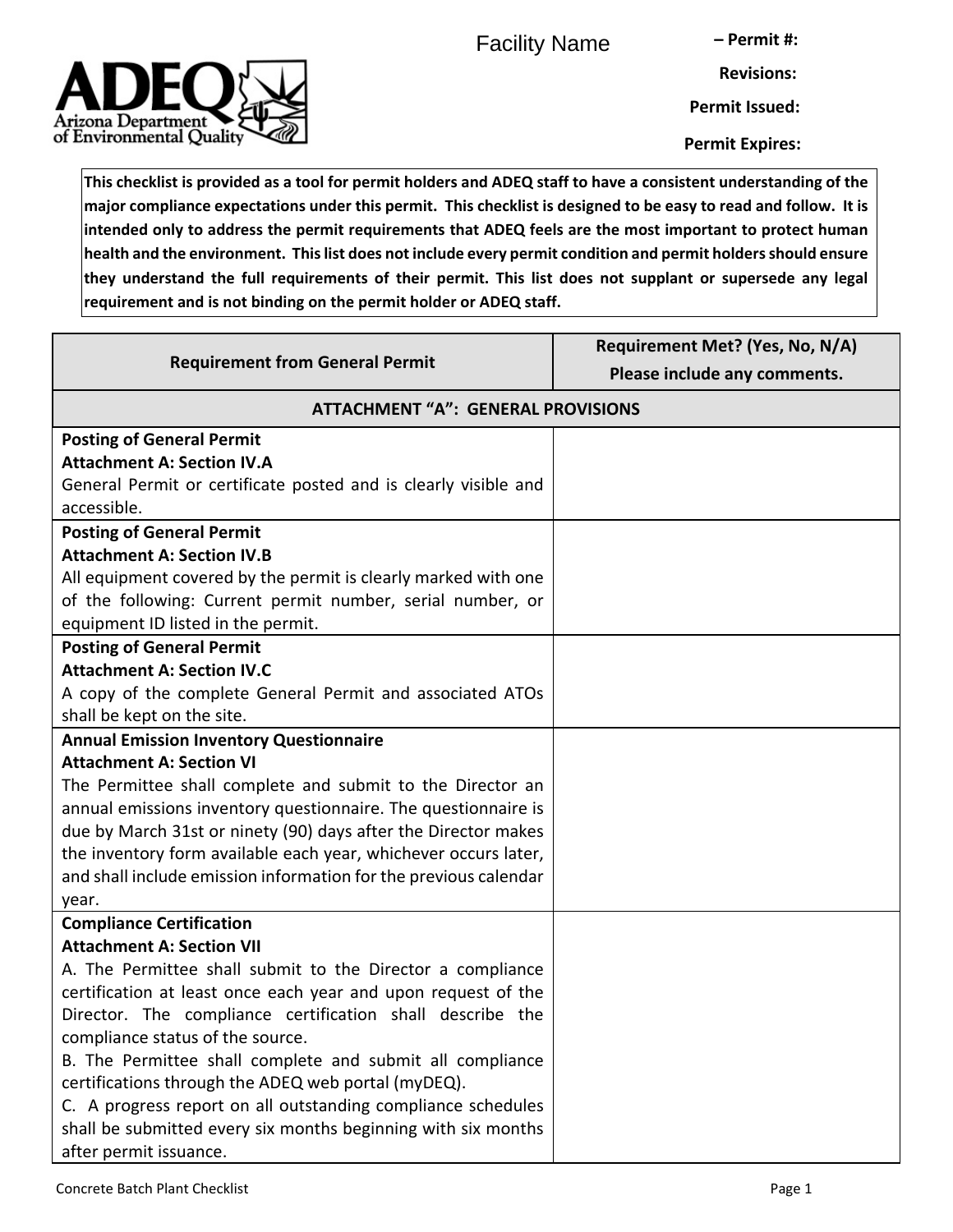| <b>ATTACHMENT "B": SPECIFIC CONDITIONS</b>                                        |  |
|-----------------------------------------------------------------------------------|--|
| <b>II. CONDITIONS FOR COVERAGE</b>                                                |  |
| <b>Conditions for Coverage</b>                                                    |  |
| <b>Attachment B: Section II.B</b>                                                 |  |
| The Permittee shall not operate the equipment covered under                       |  |
| this permit with any other concrete batch plant if they meet the                  |  |
| definition of a stationary source under A.A.C. R18-2-101.140.                     |  |
| <b>III. FACILITY-WIDE REQUIREMENTS</b>                                            |  |
| <b>Operating Limitations</b>                                                      |  |
| <b>Attachment B: Section III.A.1</b>                                              |  |
| The Permittee shall not operate the concrete batch such that                      |  |
| the throughput exceeds 500 cubic yards per day for truck mix                      |  |
| operations without a baghouse to control emissions from                           |  |
| product loading point.                                                            |  |
| <b>Operating Limitations</b>                                                      |  |
| <b>Attachment B: Section III.A.2</b>                                              |  |
| The Permittee shall not operate the concrete batch such that                      |  |
| the throughput exceeds 2,000 cubic yards per day for the                          |  |
| following scenarios:                                                              |  |
| a. Central Mix operations; or                                                     |  |
| b. Truck Mix with a baghouse to control emissions from product                    |  |
| loading point.                                                                    |  |
| <b>Operating Limitations</b>                                                      |  |
| <b>Attachment B: Section III.A.2</b>                                              |  |
| The Permittee shall not operate the equipment identified in the                   |  |
| ATO for more than the number of annual hours limit specified in                   |  |
| the ATO.                                                                          |  |
| <b>Operating Limitations for Engines in Maricopa County</b>                       |  |
| <b>Attachment B: Section III.C</b>                                                |  |
| While operating in Maricopa County, the Permittee shall not                       |  |
| operate non-certified engines that are cumulatively greater than                  |  |
| 750 brake horsepower. A non-certified engine is any engine that                   |  |
| is not certified by the manufacturer to meet at least a Tier 1                    |  |
| emission standard or better in accordance with 40 CFR                             |  |
| 89.112(a).                                                                        |  |
| <b>Additional Operational Limitations</b><br><b>Attachment B: Section III.E.2</b> |  |
| The Permittee shall operate and maintain all emission related                     |  |
| equipment associated with this General Permit in accordance                       |  |
| manufacturer's<br>specifications.<br>lf<br>with<br>manufacturer                   |  |
| specifications are not available, the Permittee shall develop and                 |  |
| implement procedures for the proper operation and                                 |  |
| maintenance of each piece of equipment. A copy of the                             |  |
| manufacturer specifications or the operation and maintenance                      |  |
| plan shall be kept on-site and made available to ADEQ or the                      |  |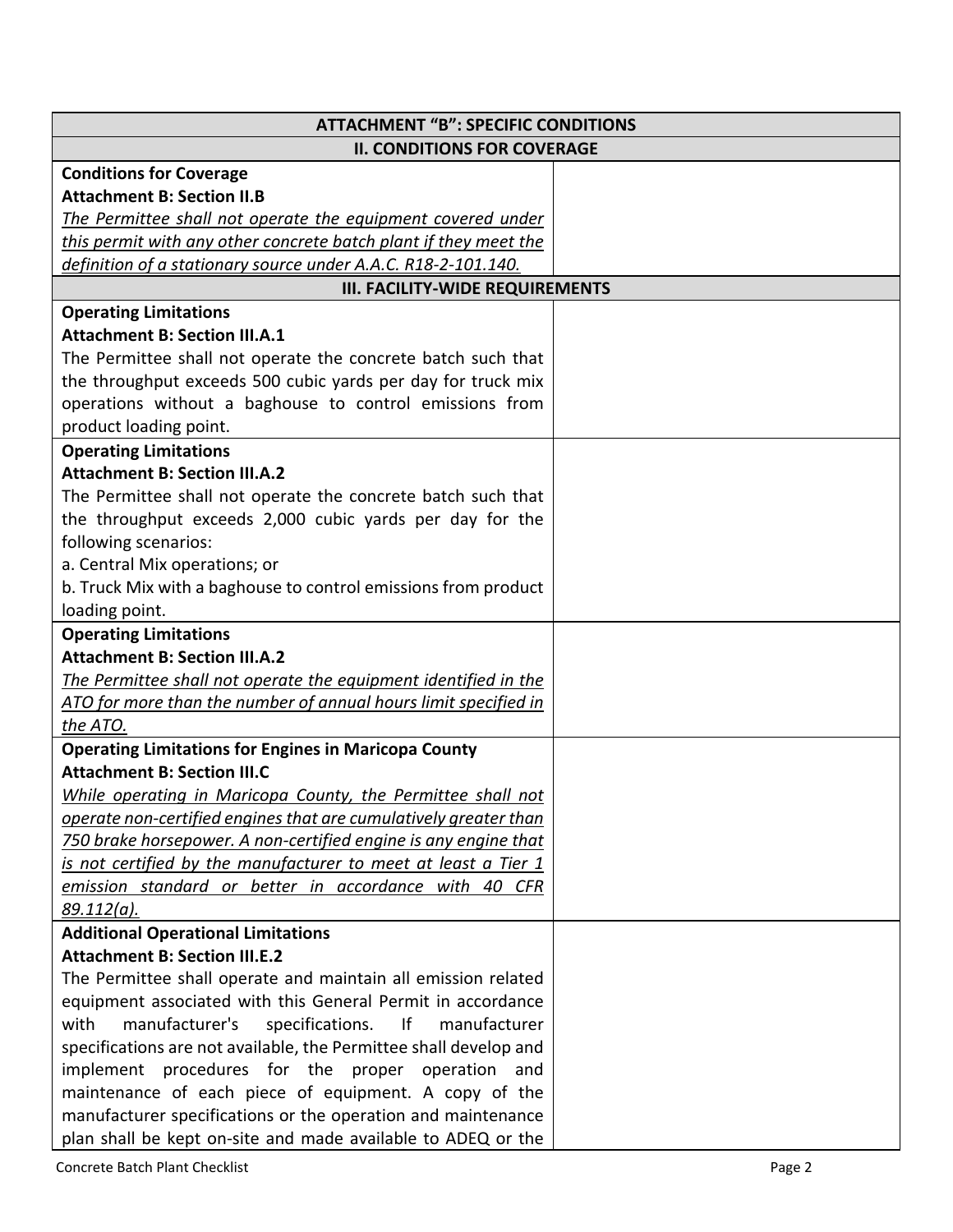| respective air quality control agency upon request.                                    |  |
|----------------------------------------------------------------------------------------|--|
| <b>Record Keeping Requirements</b>                                                     |  |
| <b>Attachment B: Section III.F.1</b>                                                   |  |
| The Permittee shall maintain records of the total daily                                |  |
| production of material processed by the equipment covered                              |  |
| under this General Permit.                                                             |  |
| <b>Record Keeping Requirements</b>                                                     |  |
| <b>Attachment B: Section III.F.2</b>                                                   |  |
| The Permittee shall keep on-site records of maintenance                                |  |
| performed on all emission related equipment.                                           |  |
| <b>Record Keeping Requirements</b>                                                     |  |
| <b>Attachment B: Section III.F.4</b>                                                   |  |
| The Permittee shall maintain daily, monthly, and rolling twelve-                       |  |
| month totals of the hours of operation of all the equipment at                         |  |
| the facility.                                                                          |  |
| <b>Record Keeping Requirements</b>                                                     |  |
| <b>Attachment B: Section III.F.5</b>                                                   |  |
| The Permittee shall retain all records, analyses, and reports shall                    |  |
| for a minimum of five years from the date of generation. The                           |  |
| most recent two years of data shall be kept on-site.                                   |  |
| IV. CONCRETE BATCH PLANT REQUIREMENTS                                                  |  |
| This Section applies to concrete batching operations and material handling operations. |  |
| <b>Opacity</b>                                                                         |  |
| <b>Attachment B: Section IV.B.1.a</b>                                                  |  |
| The Permittee shall not cause, allow or permit visible emissions                       |  |
| from nonpoint sources in excess of 40 percent opacity as                               |  |
| measured by EPA Reference Method 9.                                                    |  |
| <b>Opacity</b>                                                                         |  |
| <b>Attachment B: Section IV.B.1.b</b>                                                  |  |
| The Permittee shall not cause, allow or permit visible emissions                       |  |
| from any point source, in excess of 20 percent opacity.                                |  |
| <b>Cement and Fly Ash Silos</b>                                                        |  |
| <b>Attachment B: Section IV.C.1.a</b>                                                  |  |
| The Permittee shall operate baghouses, or equivalent, in                               |  |
| accordance with vendor specifications, to control emissions                            |  |
| vented by cement/fly ash storage silos during the loading of                           |  |
| cement or fly ash.                                                                     |  |
| <b>Cement and Fly Ash Silos</b>                                                        |  |
| <b>Attachment B: Section IV.C.1.b</b>                                                  |  |
| The Permittee shall load cement or fly ash storage silos in such                       |  |
| a manner that the displaced air does not bypass the baghouse                           |  |
| and does not directly vent to the atmosphere.                                          |  |
| <b>Cement and Fly Ash Silos</b>                                                        |  |
| <b>Attachment B: Section IV.C.1.c</b>                                                  |  |
| The Permittee shall maintain baghouses in accordance with the                          |  |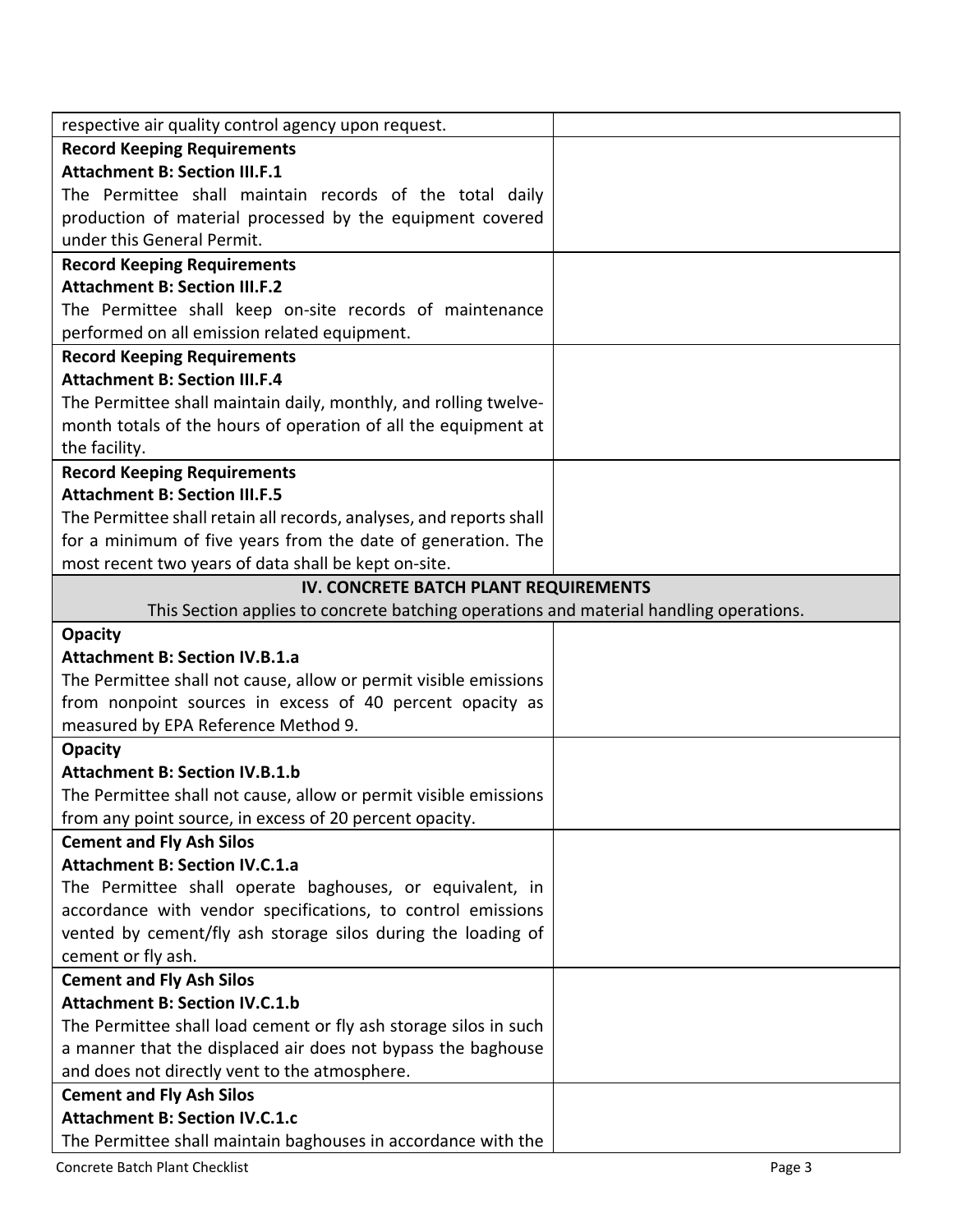|           | following:                                                                                                     |        |
|-----------|----------------------------------------------------------------------------------------------------------------|--------|
|           | Prior to start-up, visual inspections shall be conducted on all                                                |        |
|           | venting ducts or lines, fittings (including dust shroud), and                                                  |        |
|           | the blower;                                                                                                    |        |
| ٠         | Following shut-down, all pressurized systems shall be turned<br>" $off$ ";                                     |        |
| $\bullet$ | All pressure and temperature gauges, flow meters, and                                                          |        |
|           | other related instruments shall be checked daily to ensure                                                     |        |
|           | proper functioning; any detected problems shall be                                                             |        |
|           | corrected as soon as possible;                                                                                 |        |
| $\bullet$ | All ducts, hoods, framework, and housings shall be checked                                                     |        |
|           | daily for signs of wear;                                                                                       |        |
| $\bullet$ | The fan motor, bearings, shaking device, reverse-jet blow                                                      |        |
|           | rings, valves, and dampers shall be lubricated regularly and                                                   |        |
|           | checked for wear; and                                                                                          |        |
|           | The Permittee shall maintain records which demonstrate                                                         |        |
|           | compliance with the activities listed in Conditions IV.C.1.c(1)                                                |        |
|           | through (5) above.                                                                                             |        |
|           | <b>Product Delivery System</b>                                                                                 |        |
|           | <b>Attachment B: Section IV.C.2.a</b>                                                                          |        |
|           | For truck-mix facilities operating under the throughout                                                        |        |
|           | limitations as indicated by Condition III.A.2.b, the Permittee                                                 |        |
|           | shall install and maintain a baghouse on the product delivery                                                  |        |
|           | system to minimize visible emissions during material transfer to                                               |        |
|           | trucks.                                                                                                        |        |
|           | <b>Product Delivery System</b>                                                                                 |        |
|           | <b>Attachment B: Section IV.C.2.b</b><br>For all facilities, the Permittee shall install and maintain a rubber |        |
|           | sleeve, baghouse, or equivalent on the product delivery system                                                 |        |
|           | to minimize visible emissions during material transfer to trucks.                                              |        |
|           | <b>Product Delivery System</b>                                                                                 |        |
|           | <b>Attachment B: Section IV.C.2.c</b>                                                                          |        |
|           | The permittee shall operate and maintain the rubber sleeve,                                                    |        |
|           | baghouse, or equivalent, in accordance with the vendor                                                         |        |
|           | specifications.                                                                                                |        |
|           | <b>Wet Suppression System</b>                                                                                  |        |
|           | <b>Attachment B: Section IV.C.3.a</b>                                                                          |        |
|           | The Permittee shall operate and maintain water sprays in                                                       |        |
|           | accordance with the following:                                                                                 |        |
|           | Prior to start-up, the water supply shall be checked, all                                                      |        |
|           | nozzles shall be inspected, and all associated valves shall be                                                 |        |
|           | opened;                                                                                                        |        |
| $\bullet$ | Following shut-down, all nozzles shall be inspected and all                                                    |        |
|           | associated valves shall be closed;                                                                             |        |
| $\bullet$ | The spray system shall be checked daily for performance;                                                       |        |
|           | Concrete Batch Plant Checklist                                                                                 | Page 4 |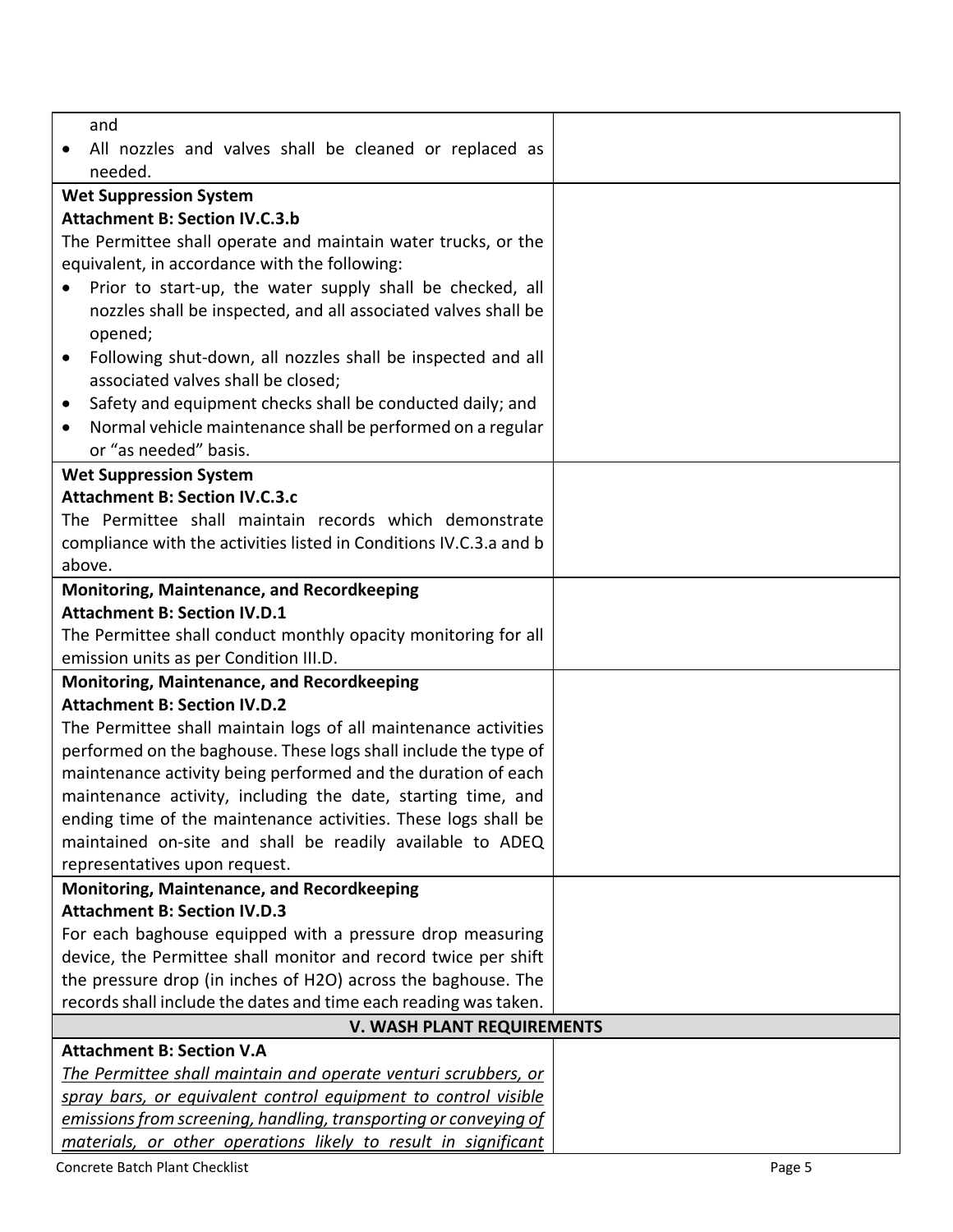| amounts of airborne dust.                                                                                    |  |
|--------------------------------------------------------------------------------------------------------------|--|
| <b>Attachment B: Section V.C</b>                                                                             |  |
| The Permittee shall maintain a log of any maintenance activities                                             |  |
| performed on the spray bars. The log shall include the date,                                                 |  |
| time, type and duration of maintenance activities performed.                                                 |  |
| <b>VI. REQUIREMENTS FOR BOILERS</b>                                                                          |  |
| Section VI applies to all boilers with an ATO under this General Permit.                                     |  |
| <b>Operating Limitations</b>                                                                                 |  |
| <b>Attachment B: Section VI.B</b>                                                                            |  |
| The Permittee shall not operate any boiler with a maximum                                                    |  |
| firing capacity greater than 10 MMBtu per hour.                                                              |  |
| <b>Operating Limitations</b>                                                                                 |  |
| <b>Attachment B: Section VI.C.1</b>                                                                          |  |
| The Permittee shall only burn natural gas, liquefied petroleum                                               |  |
| gas (Butane or Propane), on specification used oil, or diesel fuel                                           |  |
| in the boiler(s), as identified on the ATO(s).                                                               |  |
| <b>Opacity Standards</b>                                                                                     |  |
| <b>Attachment B: Section VI.E.1</b>                                                                          |  |
| The Permittee shall not cause, allow or permit the opacity of any                                            |  |
| plume or effluent from any boiler to exceed 15 percent.                                                      |  |
| <b>Opacity Standards</b>                                                                                     |  |
| <b>Attachment B: Section VI.E.2.b</b>                                                                        |  |
| The Permittee shall conduct monthly opacity monitoring for all                                               |  |
| emission units as per Condition III.D.                                                                       |  |
| VII. INTERNAL COMBUSTION ENGINE(S) - NON-NSPS                                                                |  |
| This Section applies to compression ignition internal combustion engines (CI ICE) not subject to NSPS on the |  |
| associated ATO.                                                                                              |  |
| <b>Emission Limitations and Standards</b>                                                                    |  |
| <b>Attachment B: Section VII.B.1.c</b>                                                                       |  |
| The Permittee shall not cause, allow or permit to be emitted into                                            |  |
| the atmosphere from any engine, smoke for any period greater                                                 |  |
| than 10 consecutive seconds which exceeds 40% opacity. Visible                                               |  |
| emissions when starting cold equipment shall be exempt from                                                  |  |
| this requirement for the first 10 minutes.                                                                   |  |
| Monitoring, Recordkeeping, and Reporting Requirements                                                        |  |
| <b>Attachment B: Section VII.B.2.a</b>                                                                       |  |
| The Permittee shall conduct quarterly periodic opacity                                                       |  |
| monitoring for all emission units as per Condition III.D.                                                    |  |
| <b>Recordkeeping and Reporting Requirements</b>                                                              |  |
| <b>Attachment B: Section VII.C.2.a</b>                                                                       |  |
| For spark ignition (SI) engines, the Permittee shall maintain                                                |  |
| records of the gas quality characteristics in a current, valid                                               |  |
| purchase contract, tariff sheet or transportation contract for the                                           |  |
| gaseous fuel, specifying that the maximum total sulfur content                                               |  |
| of the fuel.                                                                                                 |  |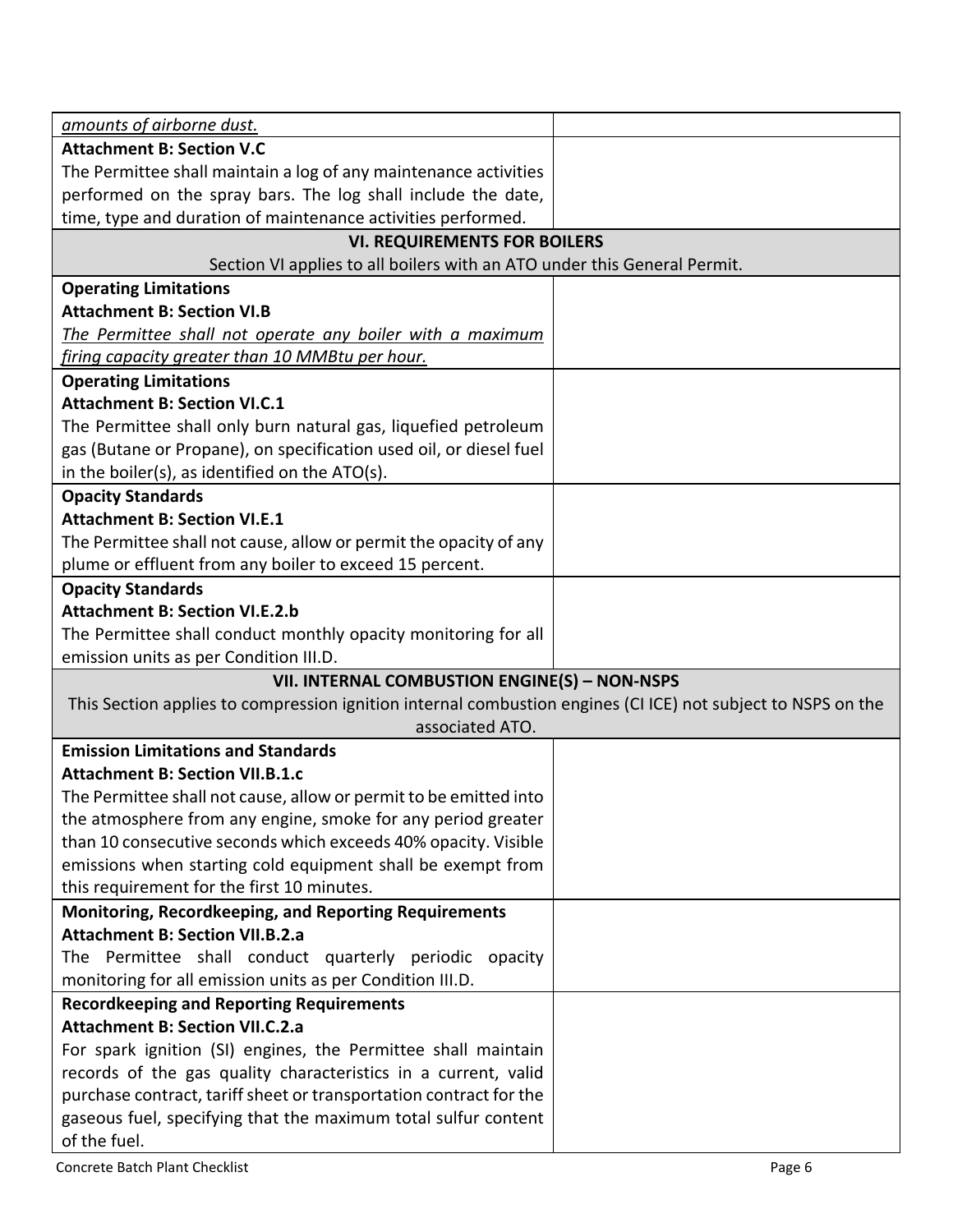| <b>Recordkeeping and Reporting Requirements</b>                     |  |
|---------------------------------------------------------------------|--|
| <b>Attachment B: Section VII.C.2.b</b>                              |  |
| For diesel engines, the Permittee shall keep records of fuel        |  |
| supplier certifications or other documentation listing the sulfur   |  |
| content to demonstrate compliance with the sulfur content limit     |  |
| specified in Condition VII.C.1 of this Attachment. These records    |  |
| shall be made available to ADEQ upon request.                       |  |
| <b>General Requirements</b>                                         |  |
| <b>Attachment B: Section VII.D.2.a</b>                              |  |
| The Permittee shall operate and maintain at all times the engine    |  |
| including associated air pollution control equipment and            |  |
| monitoring equipment, in a manner consistent with safety and        |  |
| good air pollution control practices for minimizing emissions.      |  |
| <b>Requirements for Emergency Engines</b>                           |  |
| <b>Attachment B: Section VII.D.3.a.3</b>                            |  |
| The Permittee shall change the oil and filter every 500 hours       |  |
| operation or annually, whichever comes first. If the Permittee      |  |
| prefers to extend the oil change requirement, an oil analysis       |  |
| program described below shall be completed. The oil analysis        |  |
| must be performed at the same frequency specified for               |  |
| changing the oil.                                                   |  |
| <b>Requirements for Emergency Engines</b>                           |  |
| <b>Attachment B: Section VII.D.3.a.3.b</b>                          |  |
| Every 1,000 hours of operation or annually, whichever comes         |  |
| first, inspect and replace as necessary, spark plugs for SI engine, |  |
| and/or air cleaner for CI engine.                                   |  |
| <b>Requirements for Emergency Engines</b>                           |  |
| <b>Attachment B: Section VII.D.3.a.3.c</b>                          |  |
| The Permittee shall inspect all hoses and belts every 500 hours     |  |
| of operation or annually, whichever comes first, and replace as     |  |
| necessary.                                                          |  |
| <b>Requirements for Emergency Engines</b>                           |  |
| <b>Attachment B: Section VII.D.3.a.5.b.i</b>                        |  |
| The Permittee may operate the emergency engine for the              |  |
| purpose of maintenance checks and readiness testing, provided       |  |
| that the tests are recommended by Federal, State, or local          |  |
| government, the manufacturer, the vendor, or the insurance          |  |
| company associated with the engine. Limit 100 hours per             |  |
| calendar year.                                                      |  |
| <b>Requirements for Emergency Engines</b>                           |  |
| <b>Attachment B: Section VII.D.3.a.5.e</b>                          |  |
| The Permittee shall install a non-resettable hour meter if one is   |  |
| not already installed.                                              |  |
| <b>Requirements for Emergency Engines</b>                           |  |
| <b>Attachment B: Section VII.D.3.b.1</b>                            |  |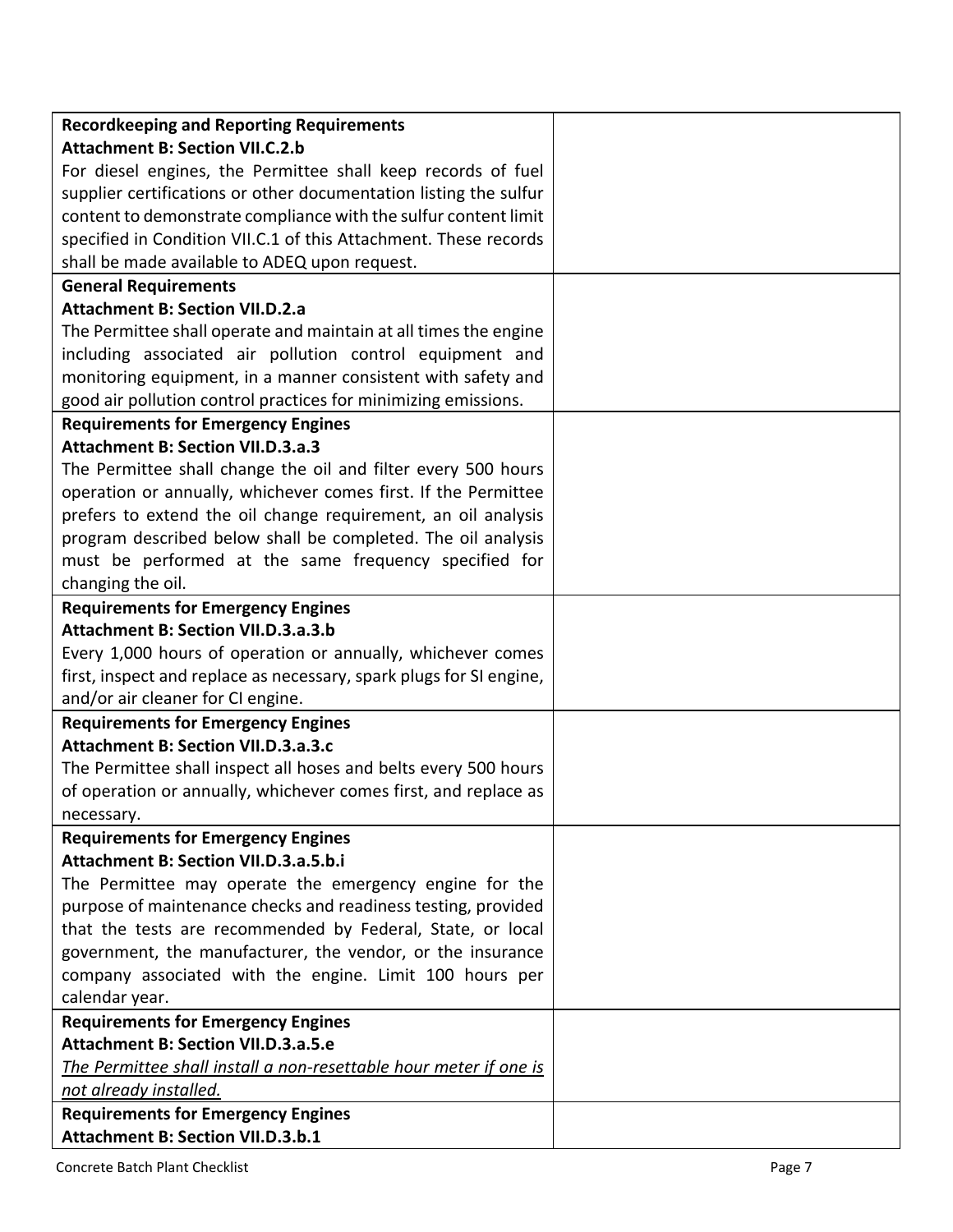| The Permittee shall keep records of the hours of operation of                 |  |
|-------------------------------------------------------------------------------|--|
| the RICE that is recorded through the non-resettable hour                     |  |
| meter. Records shall include the date, start and stop times,                  |  |
| hours spent for emergency operation, including what classified                |  |
| the operation as emergency and how many hours are spent for                   |  |
| non-emergency operation.                                                      |  |
| <b>Requirements for Emergency Engines</b>                                     |  |
| <b>Attachment B: Section VII.D.3.b.4</b>                                      |  |
| The Permittee shall keep records of the hours of operation of                 |  |
| the engine that is recorded through the non-resettable hour                   |  |
| meter. The Permittee shall document how many hours are spent                  |  |
| for emergency operation; including what classified the                        |  |
| operation as emergency and how many hours are spent for non-                  |  |
| emergency operation.                                                          |  |
| Requirements for Non-Emergency Compression<br>Ignition                        |  |
| <b>Engines</b>                                                                |  |
| <b>Requirements for CI Engines &lt; 300HP</b>                                 |  |
| <b>Attachment B: Section VII.D.4.a.2.a</b>                                    |  |
| The Permittee shall change the oil and filter every 1,000 hours               |  |
| operation or annually, whichever comes first. If the Permittee                |  |
| prefers to extend the oil change requirement, an oil analysis                 |  |
| program described below shall be completed. The oil analysis                  |  |
| shall be performed at the same frequency specified for changing               |  |
| the oil.                                                                      |  |
| Requirements for Non-Emergency Compression<br>Ignition                        |  |
| <b>Engines</b>                                                                |  |
|                                                                               |  |
|                                                                               |  |
| <b>Requirements for CI Engines &lt; 300HP</b>                                 |  |
| <b>Attachment B: Section VII.D.4.a.2.b</b>                                    |  |
| Every 1,000 hours of operation or annually, whichever comes                   |  |
| first, the Permittee shall inspect and replace air cleaner as                 |  |
| necessary.                                                                    |  |
| Requirements for Non-Emergency Compression<br>Ignition                        |  |
| <b>Engines</b>                                                                |  |
| <b>Requirements for CI Engines &lt; 300HP</b>                                 |  |
| <b>Attachment B: Section VII.D.4.a.2.c</b>                                    |  |
| Every 500 hours of operation or annually, whichever comes first,              |  |
| the Permittee shall inspect all hoses and belts and replace as                |  |
| necessary.                                                                    |  |
| Requirements for Non Emergency Compression Ignition                           |  |
| <b>Engines</b>                                                                |  |
| <b>Operating Requirements for CI Engines &gt;300HP</b>                        |  |
| <b>Attachment B: Section VII.D.4.b.2.a</b>                                    |  |
| The Permittee shall comply with either of the following                       |  |
| emission limitations:<br>The Permittee shall limit concentration of CO in the |  |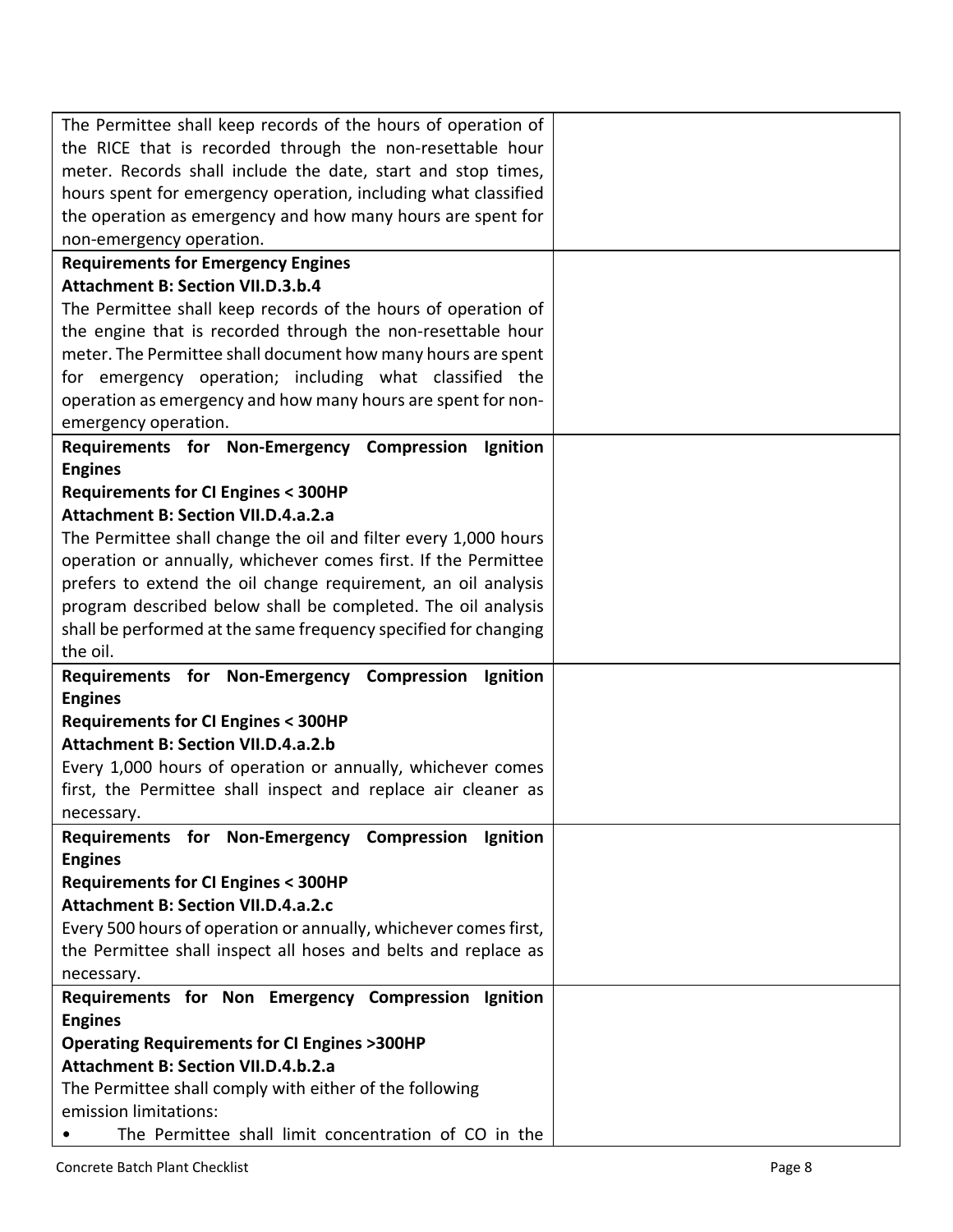| engine exhaust to:                                                                                                                 |  |
|------------------------------------------------------------------------------------------------------------------------------------|--|
| 49 ppmv at 15 percent O2 for engines between 300-500<br>O                                                                          |  |
| HP,                                                                                                                                |  |
| 23 ppmvd at 15 percent O2 for engines greater than 500<br>0                                                                        |  |
| HP;                                                                                                                                |  |
| The Permittee shall reduce CO emissions by 70%                                                                                     |  |
| Requirements for Non Emergency Compression Ignition                                                                                |  |
| <b>Engines</b>                                                                                                                     |  |
| <b>Operating Requirements for CI Engines &gt;300HP</b>                                                                             |  |
| <b>Attachment B: Section VII.D.4.b.3</b>                                                                                           |  |
| If the CI engine is not equipped with a closed crankcase                                                                           |  |
| ventilation system, the Permittee shall either                                                                                     |  |
| Install a closed crankcase ventilation system that prevents                                                                        |  |
| crankcase emissions from being emitted to the atmosphere,                                                                          |  |
| or                                                                                                                                 |  |
| Install an open crankcase filtration emission control system that<br>reduces emissions from the crankcase by filtering the exhaust |  |
| stream to remove oil mist, particulates and metals.                                                                                |  |
| Requirements for Non Emergency Compression Ignition                                                                                |  |
| <b>Engines</b>                                                                                                                     |  |
| <b>Operating Limitations (Only for Engines &gt;500HP)</b>                                                                          |  |
| <b>Attachment B: Section VII.D.4.c.1</b>                                                                                           |  |
| If the Permittee is using an oxidation catalyst to comply with the                                                                 |  |
| requirement to limit or reduce the concentration of CO;                                                                            |  |
| The Permittee shall maintain the catalyst so that the<br>$\bullet$                                                                 |  |
| pressure drop across the catalyst does not change by more                                                                          |  |
| than 2 inches of water from the pressure drop across the                                                                           |  |
| catalyst that was measured during the initial performance                                                                          |  |
| test; and                                                                                                                          |  |
| The Permittee shall maintain the temperature of the engine                                                                         |  |
| exhaust so that the catalyst inlet temperature is greater than or                                                                  |  |
| equal to 450° F and less than or equal to 1350° F.                                                                                 |  |
| Requirements for Non Emergency Compression Ignition                                                                                |  |
| <b>Engines</b>                                                                                                                     |  |
| Monitoring Requirements (Only for Engines greater than 500                                                                         |  |
| HP)                                                                                                                                |  |
| <b>Attachment B: Section VII.D.4.d.2</b>                                                                                           |  |
| If the Permittee is complying with the requirement to reduce CO                                                                    |  |
| emissions, or to limit the concentration of CO, and is using                                                                       |  |
| oxidation catalyst and CPMS, the <b>Permittee shall install, operate</b> ,                                                         |  |
| and maintain each CPMS to continuously monitor catalyst inlet                                                                      |  |
| temperature and catalyst pressure drop according to the<br>requirements in in 40 CFR 63.6625(b).                                   |  |
| Requirements for Non Emergency Compression Ignition                                                                                |  |
| <b>Engines</b>                                                                                                                     |  |
|                                                                                                                                    |  |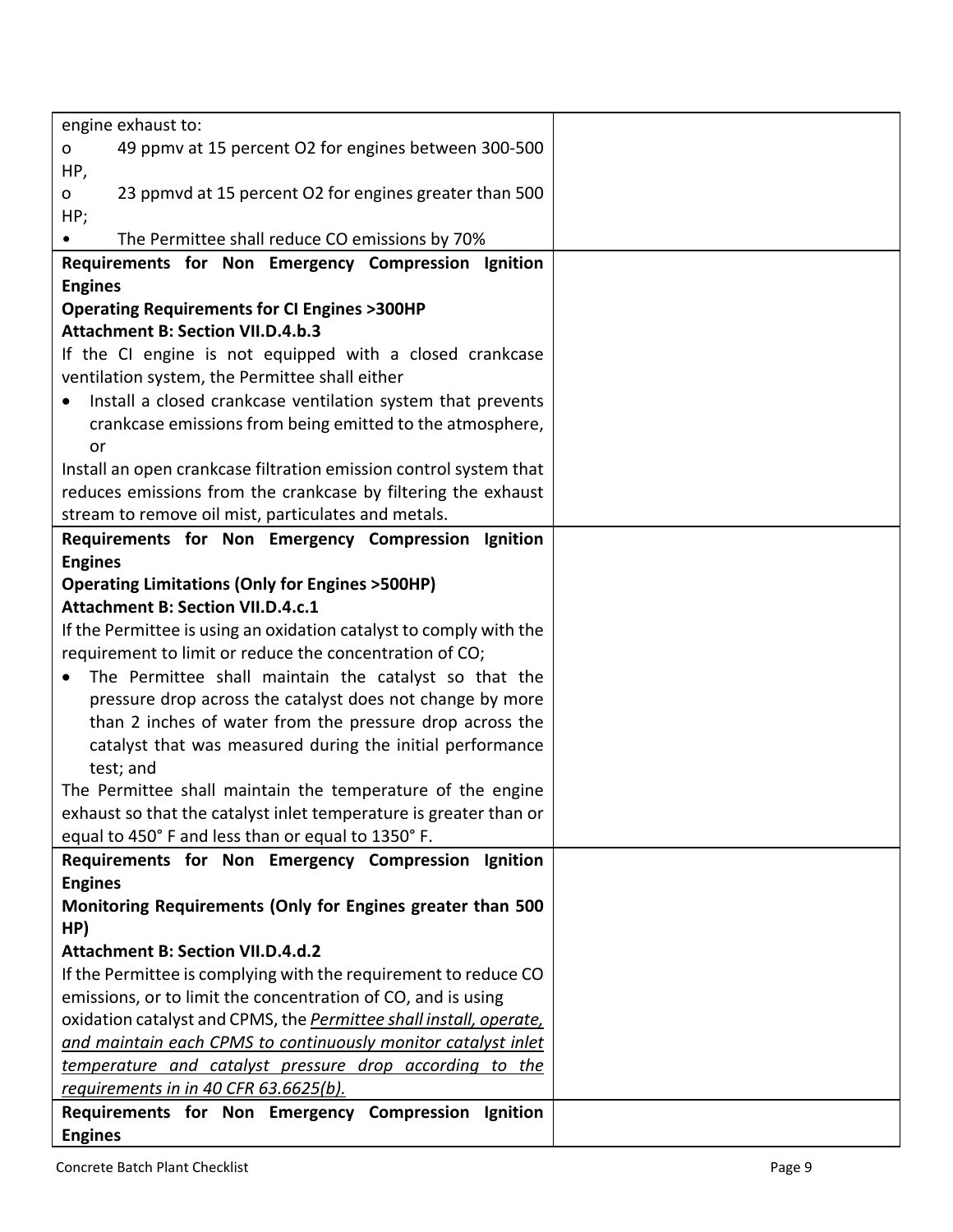| Monitoring Requirements (Only for Engines greater than 500                               |  |
|------------------------------------------------------------------------------------------|--|
| HP)<br><b>Attachment B: Section VII.D.4.d.3</b>                                          |  |
|                                                                                          |  |
| If the Permittee is complying with the requirement to reduce CO                          |  |
| emissions, or to limit the concentration of CO, and is not using                         |  |
| oxidation catalyst, the Permittee shall install, operate, and                            |  |
| maintain CPMS to continuously monitor operating parameters                               |  |
| approved by the Director (if any) according to the requirements<br>in 40 CFR 63.6625(b). |  |
|                                                                                          |  |
| Requirements for Non Emergency Compression Ignition<br><b>Engines</b>                    |  |
| <b>Initial Performance Test</b>                                                          |  |
| <b>Attachment B: Section VII.D.4.e.1.a</b>                                               |  |
| For the engines not equipped with CEMS                                                   |  |
| The Permittee shall conduct initial performance test in                                  |  |
| accordance with the method in Table 5 of 40 CFR 63 Subpart                               |  |
| ZZZZ to demonstrate compliance with the emission limits in                               |  |
| Condition VI.D.4.b(2). If the Permittee is complying with the                            |  |
| requirement to reduce CO emissions, or to limit the                                      |  |
| concentration of CO, and is using oxidation catalyst and                                 |  |
| CPMS, the Permittee shall record the catalyst pressure drop                              |  |
| catalyst inlet temperature during the<br>initial<br>and                                  |  |
| performance test using the CPMS installed according to the                               |  |
| requirements in 40 CFR 63.6625(b).                                                       |  |
| If the Permittee is complying with the requirement to reduce<br>$\bullet$                |  |
| CO emissions, or to limit the concentration of CO, and is not                            |  |
| using oxidation catalyst, the Permittee shall record the                                 |  |
| approved operating parameters (if any) using the CPMS                                    |  |
| installed according to the requirements in 40 CFR                                        |  |
| 63.6625(b).                                                                              |  |
| Requirements for Non Emergency Compression Ignition                                      |  |
| <b>Engines</b>                                                                           |  |
| <b>Continuous</b><br><b>Compliance/Subsequent</b><br>Performance<br><b>Test</b>          |  |
| <b>Requirements</b>                                                                      |  |
| <b>Attachment B: Section VII.D.4.f.1</b>                                                 |  |
| For engines not using CEMS, the Permittee shall conduct                                  |  |
| subsequent performance tests every 8,760 hours or 3 years,                               |  |
| whichever comes first, in accordance with the method in Table                            |  |
| 5 of 40 CFR 63 Subpart ZZZZ to demonstrate compliance with                               |  |
| the emission limits in Condition VI.D.4.b(2).                                            |  |
| Requirements for Non Emergency Compression Ignition                                      |  |
| <b>Engines</b>                                                                           |  |
| <b>Continuous</b><br><b>Compliance/Subsequent</b><br>Performance<br><b>Test</b>          |  |
| <b>Requirements</b>                                                                      |  |
| <b>Attachment B: Section VII.D.4.f.2</b>                                                 |  |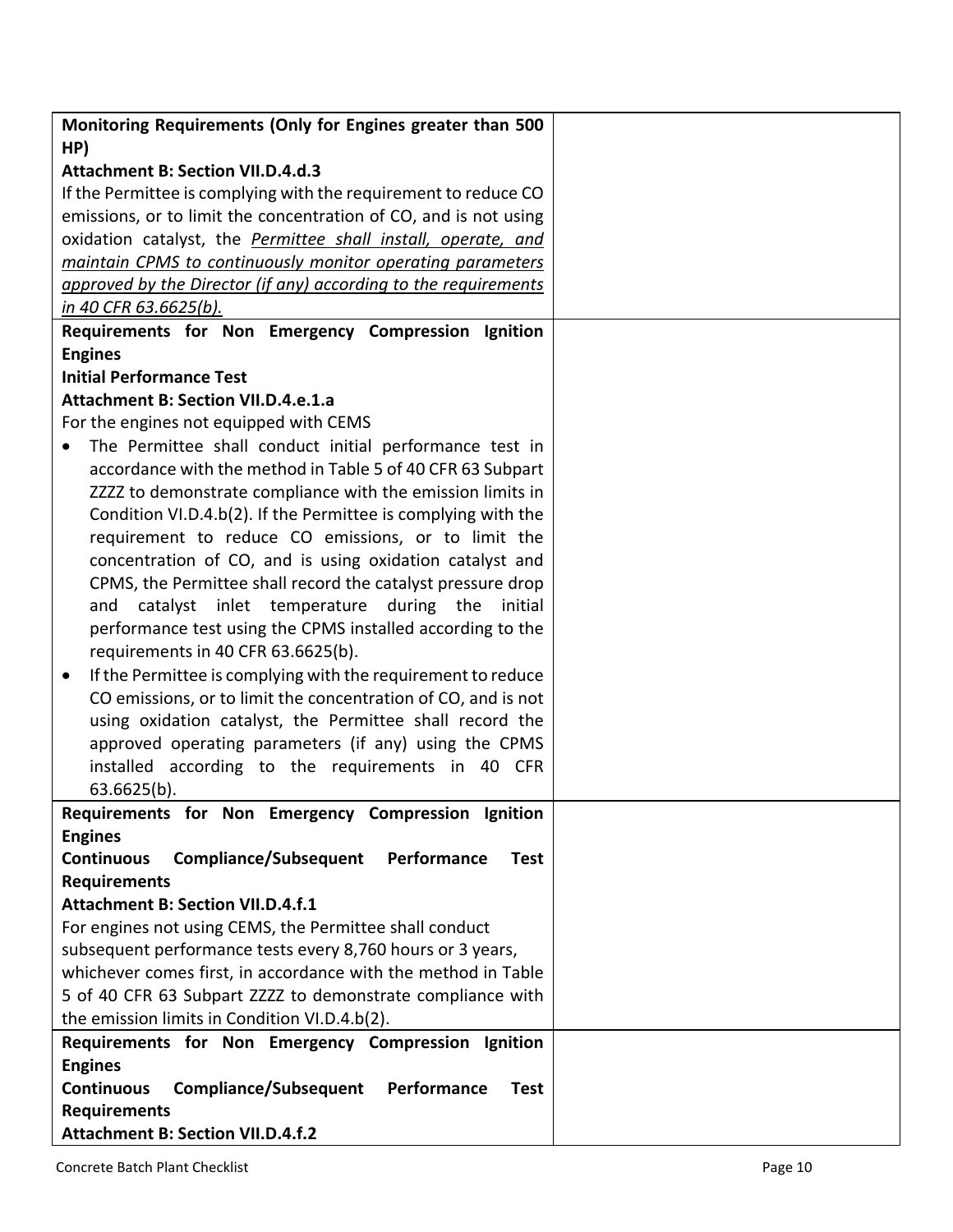For engines using oxidation catalyst.

| $\sim$                                                                                                      |  |
|-------------------------------------------------------------------------------------------------------------|--|
| The Permittee shall collect the catalyst inlet temperature                                                  |  |
| data according to 40 CFR 63.6625(b), reduce these data to 4-                                                |  |
| hour rolling averages; and maintain the 4-hour rolling                                                      |  |
| averages within the operating limitations for the catalyst                                                  |  |
| inlet temperature established during the performance test;                                                  |  |
| and                                                                                                         |  |
| Measure the pressure drop across the catalyst once per<br>$\bullet$                                         |  |
| month and demonstrating that the pressure drop across the                                                   |  |
| catalyst is within the operating limitation established during                                              |  |
| the performance test.                                                                                       |  |
| If the Permittee changes the catalyst, the Permittee shall<br>$\bullet$                                     |  |
| reestablish the values of the operating parameters                                                          |  |
| measured during the initial performance test. While                                                         |  |
| reestablishing the values of the operating parameters, the                                                  |  |
| Permittee shall also conduct a performance test to                                                          |  |
| demonstrate that the Permittee is meeting the required                                                      |  |
| emission limitation applicable to your stationary RICE.                                                     |  |
| Requirements for Non Emergency Compression Ignition                                                         |  |
| <b>Engines</b>                                                                                              |  |
| <b>Recordkeeping Requirements</b>                                                                           |  |
| <b>Attachment B: Section VII.D.4.h.1.c</b>                                                                  |  |
| Records of performance tests and performance evaluations as                                                 |  |
| required in 40 CFR 63.10(b)(2)(viii).                                                                       |  |
| Requirements for Non Emergency Compression Ignition                                                         |  |
| <b>Engines</b>                                                                                              |  |
| <b>Recordkeeping Requirements</b>                                                                           |  |
| Attachment B: Section VII.D.4.h.1.d                                                                         |  |
| Records of all required maintenance performed on the air                                                    |  |
| pollution control and monitoring equipment.                                                                 |  |
| VIII. INTERNAL COMBUSTION ENGINE(S) SUBJECT TO NSPS SUBPART IIII                                            |  |
| This Section applies to compression ignition internal combustion engines (CI ICE) marked as Subject to NSPS |  |
| Subpart IIII on the associated ATO.                                                                         |  |
| <b>Operating Requirements</b>                                                                               |  |
| <b>Attachment B: Section VIII.B.1.a</b>                                                                     |  |
| The Permittee shall operate and maintain the CI-ICE to comply                                               |  |
| with the emission standards as required in Condition VII.C.1. a                                             |  |
| through d over the entire life of the engine.                                                               |  |
| <b>Fuel Requirements</b>                                                                                    |  |
| Attachment B: Section VIII.B.2.a.1                                                                          |  |
| Sulfur content - 15 ppm maximum.                                                                            |  |
| <b>General Requirements</b>                                                                                 |  |
| <b>Attachment B: Section VIII.B.3</b>                                                                       |  |
| If an engine is equipped with a diesel particulate filter to comply                                         |  |
| with the emission standards in Condition VII.C.1. a through d,                                              |  |

Τ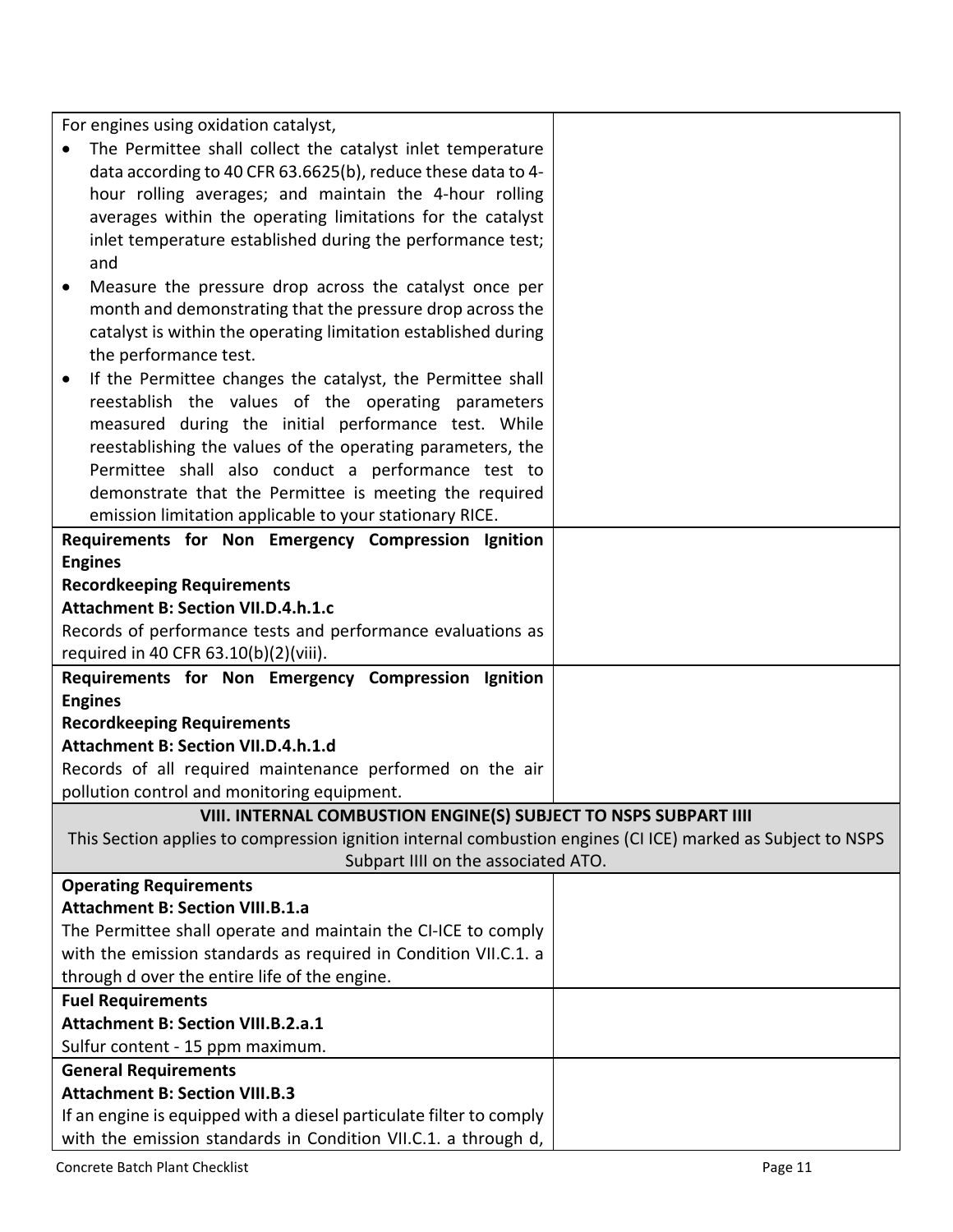| the Permittee shall install, maintain, and operate the particulate                                    |  |
|-------------------------------------------------------------------------------------------------------|--|
| filter in accordance with good air pollution control practices for                                    |  |
| minimizing emissions.                                                                                 |  |
| <b>Non-Emergency Generators</b>                                                                       |  |
| <b>Monitoring, Recordkeeping and Reporting Requirements</b><br><b>Attachment B: Section VII.C.3.a</b> |  |
|                                                                                                       |  |
| If an engine is equipped with a diesel particulate filter to comply                                   |  |
| with the emission standards in Condition VII.C.1, the Permittee                                       |  |
| shall install a backpressure monitor on the diesel particulate                                        |  |
| filter that notifies the Permittee when the high backpressure                                         |  |
| limit of the engine is approached.                                                                    |  |
| <b>Non-Emergency Generators</b>                                                                       |  |
| <b>Monitoring, Recordkeeping and Reporting Requirements</b>                                           |  |
| <b>Attachment B: Section VII.C.3.c.2</b>                                                              |  |
| Keep records of the following information:                                                            |  |
| All notifications submitted to comply with this subpart and<br>$\bullet$                              |  |
| all documentation supporting any notification; and                                                    |  |
| Maintenance conducted on the engine; and<br>$\bullet$                                                 |  |
| If the engine is certified, documentation from the<br>٠                                               |  |
| manufacturer that the engine is certified to meet the                                                 |  |
| applicable emission standards; or                                                                     |  |
| If the engine is not certified, documentation that the engine<br>$\bullet$                            |  |
| meets the emission standards.                                                                         |  |
| <b>Emergency Engines</b>                                                                              |  |
| <b>Operating Requirements</b>                                                                         |  |
| <b>Attachment B: Section VII.D.1.a</b>                                                                |  |
| The Permittee shall install a non-resettable hour meter prior to                                      |  |
| startup of the engine.                                                                                |  |
| XI. FUGITIVE DUST REQUIREMENTS                                                                        |  |
| Section XI applies to any non-point source of fugitive dust in the facility.                          |  |
| Open Areas, Roadways & Streets, Storage Piles, and Material                                           |  |
| <b>Handling</b>                                                                                       |  |
| <b>Emission Limitations/Standards</b>                                                                 |  |
| <b>Attachment B: Section XI.B.1.a</b>                                                                 |  |
| Opacity of emissions from any fugitive dust non-point source                                          |  |
| shall not be greater than 40% measured in accordance with the                                         |  |
| Arizona Testing Manual, Reference Method 9.                                                           |  |
| Open Areas, Roadways & Streets, Storage Piles, and Material                                           |  |
| <b>Handling</b>                                                                                       |  |
| <b>Emission Limitations/Standards</b>                                                                 |  |
| <b>Attachment B: Section XI.B.1.b.6</b>                                                               |  |
| Take reasonable precautions such as chemical stabilization,                                           |  |
| wetting, or covering when organic or inorganic dust producing                                         |  |
| material is being stacked, piled, or otherwise stored;                                                |  |
| Open Areas, Roadways & Streets, Storage Piles, and Material                                           |  |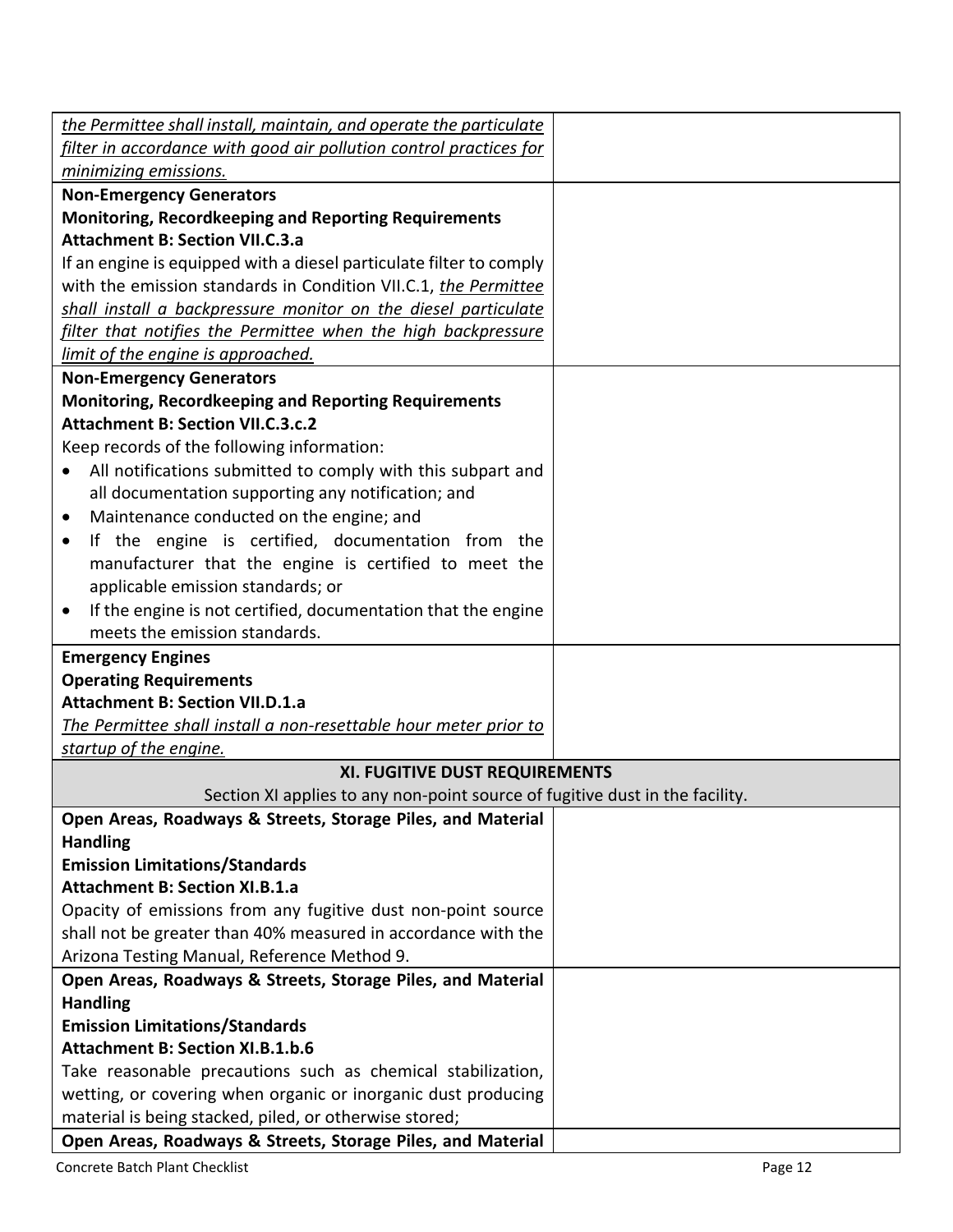| <b>Handling</b>                                                     |  |
|---------------------------------------------------------------------|--|
| <b>Emission Limitations/Standards</b>                               |  |
| <b>Attachment B: Section XI.B.1.b.7</b>                             |  |
| Operate stacking and reclaiming machinery utilized at storage       |  |
| piles at all times with a minimum fall of material, or with the use |  |
| of spray bars and wetting agents;                                   |  |
| <b>Air Pollution Control Requirements</b>                           |  |
| <b>Haul Roads and Storage Piles</b>                                 |  |
| <b>Attachment B: Section XI.B.2</b>                                 |  |
| Water, or an equivalent control, shall be used to control visible   |  |
| emissions from haul roads and storage piles.                        |  |
| <b>Monitoring and Recordkeeping Requirements</b>                    |  |
| <b>Attachment B: Section X.B.3.a</b>                                |  |
| The Permittee shall maintain records of the dates on which any      |  |
| of the activities listed in Condition X.B.1.a(3)(a) through h above |  |
| were performed and the control measures that were adopted.          |  |
| <b>Opacity Monitoring Requirements</b>                              |  |
| <b>Attachment B: Section X.B.3.b</b>                                |  |
| Each week, the Permittee shall monitor visible emissions from       |  |
| fugitive sources in accordance with Condition III.D.                |  |
| XII. OTHER PERIODIC ACTIVITIES                                      |  |
| <b>Abrasive Blasting</b>                                            |  |
| <b>Emission Limitations and Standards</b>                           |  |
| <b>Attachment B: Section XII.A.1.a</b>                              |  |
| The Permittee shall not cause or allow sandblasting or other        |  |
| abrasive blasting without minimizing dust emissions to the          |  |
| atmosphere through the use of good modern practices. Good           |  |
| modern practices include:                                           |  |
| Wet blasting;                                                       |  |
| Effective enclosures<br>with necessary dust collecting              |  |
| equipment;                                                          |  |
| Any other method approved by the Director.                          |  |
| <b>Abrasive Blasting</b>                                            |  |
| <b>Opacity</b>                                                      |  |
| <b>Attachment B: Section XII.A.1.b</b>                              |  |
| The Permittee shall not cause, allow or permit visible emissions    |  |
| from sandblasting or other abrasive blasting operations in          |  |
| excess of 20% opacity, as measured by EPA Reference Method          |  |
| 9.                                                                  |  |
| <b>Abrasive Blasting</b>                                            |  |
| <b>Monitoring and Recordkeeping Requirement</b>                     |  |
| <b>Attachment B: Section XII.A.2</b>                                |  |
| Each time an abrasive blasting project is conducted, the            |  |
| Permittee shall keep a record of the following:                     |  |
| The date the project was conducted;                                 |  |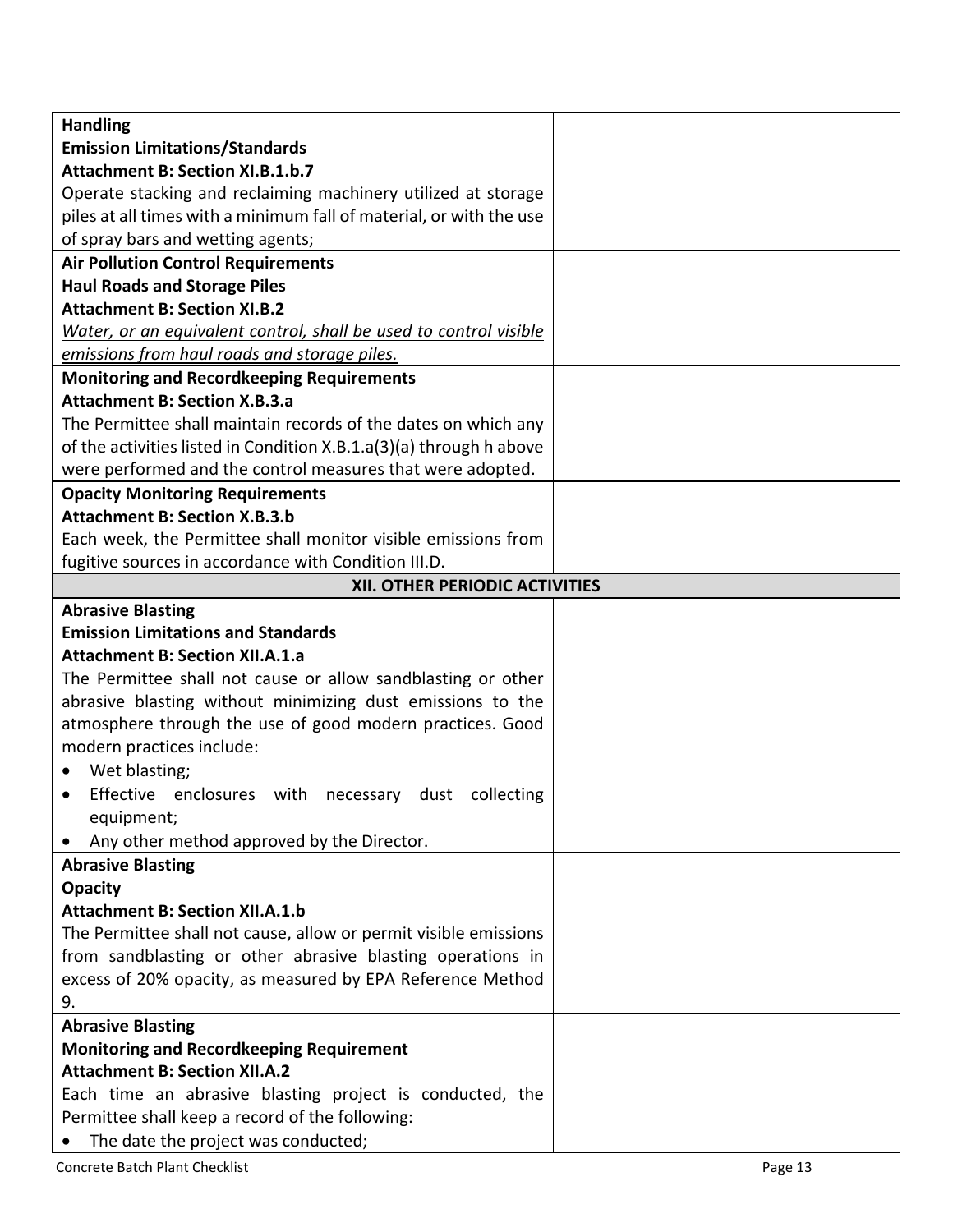| The duration of the project; and<br>$\bullet$                                                                                     |  |
|-----------------------------------------------------------------------------------------------------------------------------------|--|
| Type of control measures employed.<br>$\bullet$                                                                                   |  |
| <b>Use of Paints</b>                                                                                                              |  |
| <b>Emission Limitations/Standards</b>                                                                                             |  |
| <b>Attachment B: Section XII.B.1.a.1</b>                                                                                          |  |
| The Permittee shall not conduct or cause to be conducted any                                                                      |  |
| spray painting operation without minimizing organic solvent                                                                       |  |
| emissions. Such operations, other than architectural coating and                                                                  |  |
| spot painting, shall be conducted in an enclosed area equipped                                                                    |  |
| with controls containing no less than 96 percent of the                                                                           |  |
| overspray.                                                                                                                        |  |
| <b>Use of Paints</b>                                                                                                              |  |
| <b>Emission Limitations/Standards</b><br><b>Attachment B: Section XII.B.1.a.2</b>                                                 |  |
|                                                                                                                                   |  |
| The Permittee or their designated contractor shall not either:<br>Employ, apply, evaporate, or dry any architectural coating<br>٠ |  |
| containing photochemically reactive solvents for industrial                                                                       |  |
| or commercial purposes; or                                                                                                        |  |
| dilute any architectural coating<br>Thin or<br>with<br>$\bullet$<br>- a                                                           |  |
| photochemically reactive solvent.                                                                                                 |  |
| <b>Use of Paints</b>                                                                                                              |  |
| <b>Monitoring and Recordkeeping Requirements</b>                                                                                  |  |
| <b>Attachment B: Section XII.B.1.b.1</b>                                                                                          |  |
| Each time a spray painting project is conducted, the Permittee                                                                    |  |
| shall log in ink, or in an electronic format, a record of the                                                                     |  |
| following:                                                                                                                        |  |
| The date the project was conducted;                                                                                               |  |
| The duration of the project;<br>$\bullet$                                                                                         |  |
| Type of control measures employed;<br>$\bullet$                                                                                   |  |
| Material Safety Data Sheets for all paints and solvents used<br>٠                                                                 |  |
| in the project; and                                                                                                               |  |
| The amount of paint consumed during the project.                                                                                  |  |
| <b>Use of Paints</b>                                                                                                              |  |
| <b>Opacity</b>                                                                                                                    |  |
| <b>Attachment B: Section XII.B.2</b>                                                                                              |  |
| The Permittee shall not cause, allow or permit visible emissions                                                                  |  |
| from painting operations in excess of 20% opacity, as measured                                                                    |  |
| by EPA Reference Method 9.                                                                                                        |  |
| Att. B Sec. XII.B.2                                                                                                               |  |
| Demolition/Renovation - Hazardous Air Pollutants                                                                                  |  |
| <b>Emission Limitation/Standard</b><br><b>Attachment B: Section XII.C.1</b>                                                       |  |
| The Permittee shall comply with all of the requirements of 40                                                                     |  |
| CFR 61 Subpart M (National Emissions Standards for Hazardous                                                                      |  |
|                                                                                                                                   |  |
| Air Pollutants - Asbestos).                                                                                                       |  |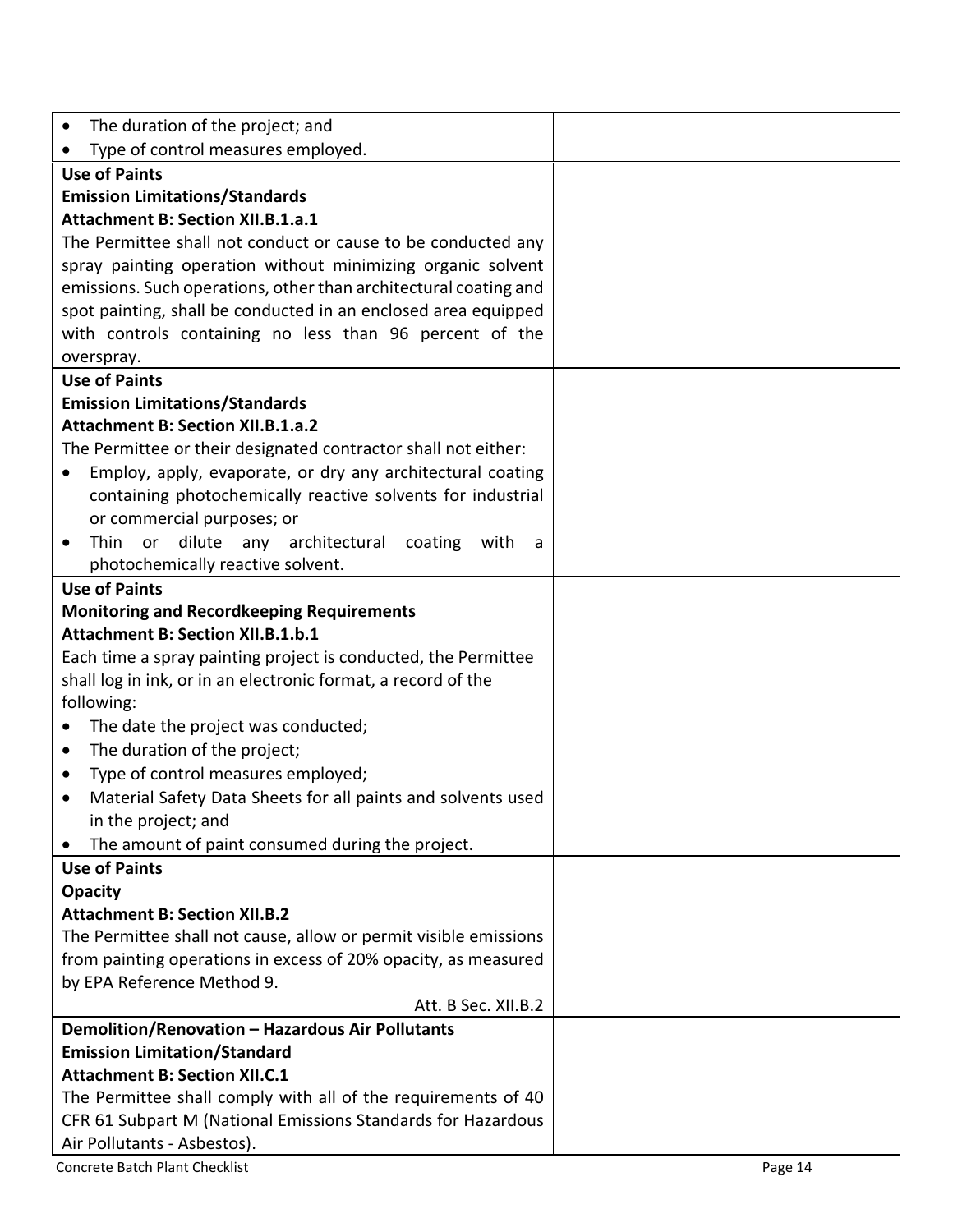| Demolition/Renovation - Hazardous Air Pollutants                                                          |  |
|-----------------------------------------------------------------------------------------------------------|--|
| <b>Monitoring and Recordkeeping Requirement</b>                                                           |  |
| <b>Attachment B: Section XII.C.2</b>                                                                      |  |
| The Permittee shall keep all required records in a file. The                                              |  |
| required records shall include the "NESHAP Notification for                                               |  |
| Renovation and Demolition Activities" form and all supporting                                             |  |
| documents.                                                                                                |  |
| ATTACHMENT C: ADDITIONAL REQUIREMENTS FOR SOURCES OPERATING IN MARICOPA COUNTY                            |  |
| While operating in Maricopa County, the Permittee shall also comply with the conditions set forth in this |  |
| Attachment.                                                                                               |  |
| <b>II. FACILITY WIDE REQUIREMENTS</b>                                                                     |  |
| <b>Operations and Maintenance (O&amp;M) Plan</b>                                                          |  |
| <b>For Emission Control System (ECS)</b>                                                                  |  |
| <b>Attachment C: Section II.D.b</b>                                                                       |  |
| The Permittee shall provide and maintain, readily available on-                                           |  |
| site at all times, (an) O&M plan(s) for any ECS, any other                                                |  |
| emission processing equipment, and any ECS monitoring devices                                             |  |
| that are used pursuant to these conditions.                                                               |  |
| <b>Operations and Maintenance (O&amp;M) Plan</b>                                                          |  |
| For Emission Control System (ECS)                                                                         |  |
| <b>Attachment C: Section II.D.c</b>                                                                       |  |
| Install, maintain, and accurately calibrate monitoring devices                                            |  |
| described in the approved O&M Plan(s). The monitoring devices                                             |  |
| shall measure pressures, rates of flow, and/or other operating                                            |  |
| conditions necessary to determine if the control devices are                                              |  |
| functioning properly.                                                                                     |  |
| <b>Operations and Maintenance (O&amp;M) Plan</b>                                                          |  |
| For Emission Control System (ECS)                                                                         |  |
| <b>Attachment C: Section II.D.d</b>                                                                       |  |
| The Permittee shall comply with all identified actions and                                                |  |
| schedules provided in each O&M Plan.                                                                      |  |
| <b>Operational</b>                                                                                        |  |
| <b>Attachment C: Section II.E.2.a</b>                                                                     |  |
| Operational information required by this rule shall be kept on-                                           |  |
| site, in written or electronic format, and in a complete and                                              |  |
| consistent manner on-site and shall be made available without                                             |  |
| delay to the Director upon request. Paper or electronic copies of                                         |  |
| records required by this rule shall be made available to the                                              |  |
| Director upon request.                                                                                    |  |
| <b>Operational</b>                                                                                        |  |
| <b>Attachment C: Section II.E.2.b.1</b>                                                                   |  |
| Soil Moisture Testing:                                                                                    |  |
| The date, time, and location for each soil moisture sample<br>٠                                           |  |
| collected;                                                                                                |  |
| Results of each soil moisture test; and<br>٠                                                              |  |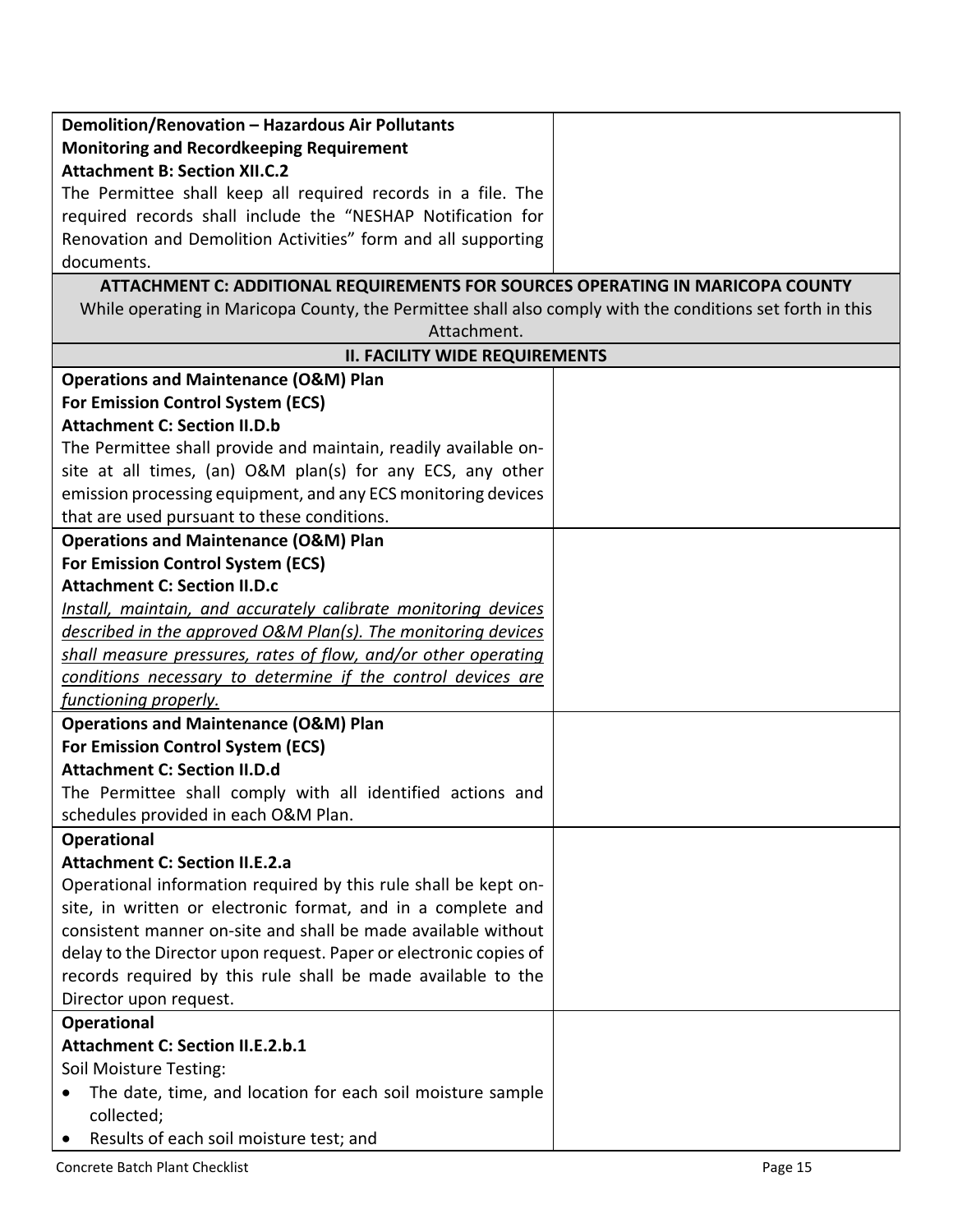|           | Corrective actions taken when soil moisture test results are                                                              |
|-----------|---------------------------------------------------------------------------------------------------------------------------|
|           | below the applicable minimum moisture content in                                                                          |
|           | Maricopa County Rule 316 § 301.2(c).                                                                                      |
|           | <b>Operational</b>                                                                                                        |
|           | <b>Attachment C: Section II.E.2.b.2</b>                                                                                   |
|           | The Permittee shall maintain all of the following records in                                                              |
|           | accordance with the approved O&M Plan:                                                                                    |
|           | For Any ECS and Any ECS Monitoring Devices that are Used                                                                  |
|           | Under this Rule or Under an Air Pollution Control Permit:                                                                 |
| $\bullet$ | Periods of time that an approved ECS is operating to comply                                                               |
|           | with the conditions in this permit;                                                                                       |
| $\bullet$ | Periods of time that an approved ECS is not operating;                                                                    |
| $\bullet$ | Flow rates;                                                                                                               |
| $\bullet$ | Pressure drops;                                                                                                           |
| $\bullet$ | Other conditions and operating parameters necessary to                                                                    |
|           | determine if the approved ECS is functioning properly;                                                                    |
| $\bullet$ | Results of visual inspections;                                                                                            |
| $\bullet$ | Correction action taken, if necessary; and                                                                                |
| $\bullet$ | Dates of all service or maintenance related activities for each                                                           |
|           | approved ECS.                                                                                                             |
|           | <b>III. CONCRETE BATCH PLANT REQUIREMENTS</b>                                                                             |
|           | This Section applies to concrete batching and material handling operations.                                               |
|           | <b>Emission Limitations</b>                                                                                               |
|           | <b>Attachment C: Section III.B.1</b>                                                                                      |
|           | The Permittee shall not discharge or cause to be discharged into<br>the ambient air:                                      |
|           |                                                                                                                           |
| $\bullet$ | Stack emissions exceeding 5% opacity; or<br>Fugitive dust emissions exceeding 10% opacity from any                        |
|           | affected operation or process source, excluding truck                                                                     |
|           | dumping.                                                                                                                  |
|           | <b>Air Pollution Control Requirements</b>                                                                                 |
|           |                                                                                                                           |
|           |                                                                                                                           |
|           | <b>Attachment C: Section III.B.2.a</b>                                                                                    |
|           | On all dry material storage silo(s), install and operate an                                                               |
|           | overflow warning system/device.<br><b>Air Pollution Control Requirements</b>                                              |
|           | <b>Attachment C: Section III.B.2.b</b>                                                                                    |
|           | On all dry material storage silos installed after June 8, 2005,                                                           |
|           | install a properly sized fabric filter baghouse or equivalent                                                             |
|           | device designed to meet a maximum outlet grain loading of 0.01                                                            |
|           | gr/dscf.                                                                                                                  |
|           | <b>Air Pollution Control Requirements</b>                                                                                 |
|           | <b>Attachment C: Section III.B.2.c</b>                                                                                    |
|           | On dry mix concrete plant loading stations, when loading truck<br>mixed product, the Permittee shall implement one of the |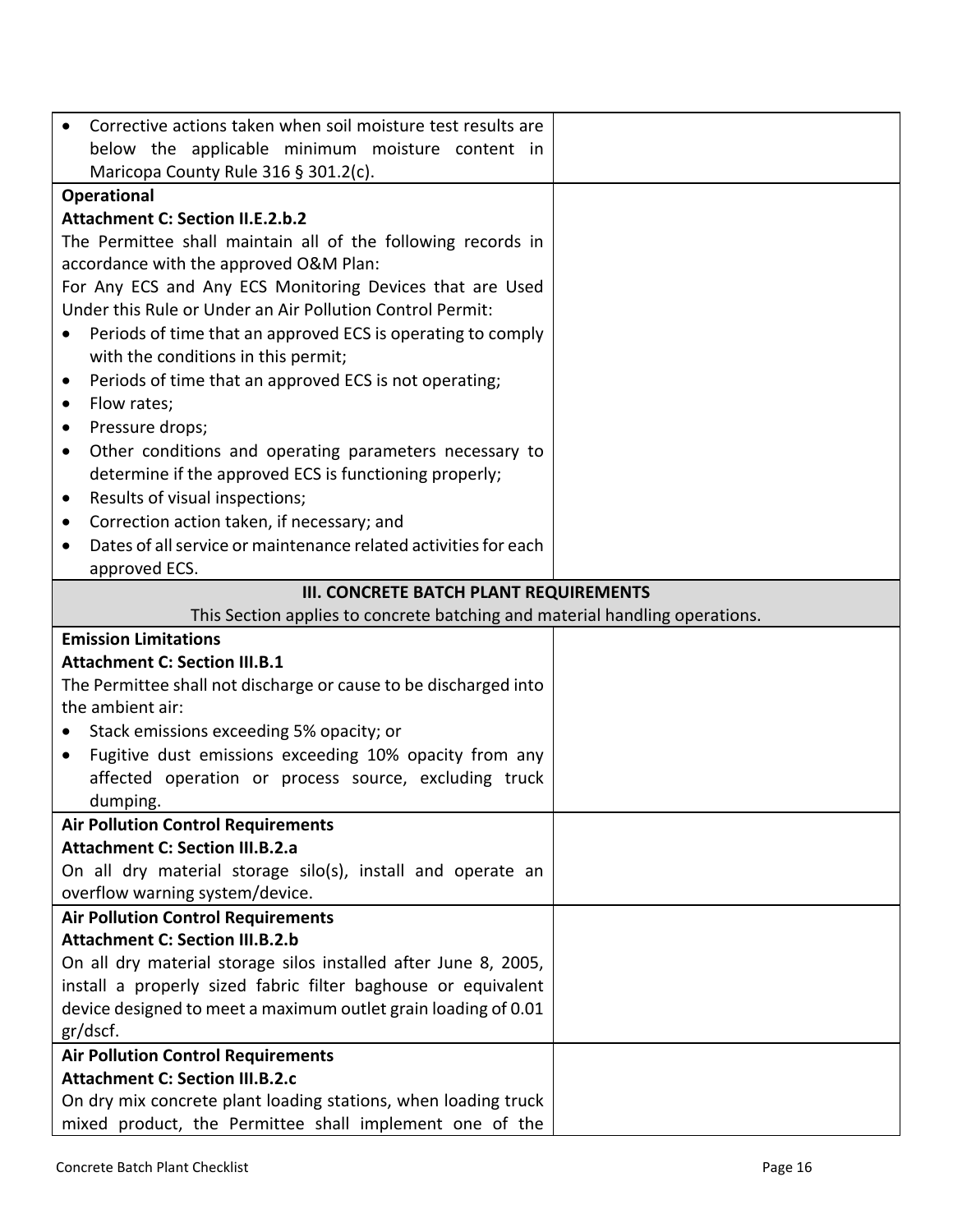| following process controls:                                                          |  |
|--------------------------------------------------------------------------------------|--|
| Install and use a rubber fill tube;                                                  |  |
| Install and operate a water spray;<br>٠                                              |  |
| Install and operate a properly sized fabric filter baghouse or<br>٠                  |  |
| delivery system;                                                                     |  |
| Enclose mixer stations such that no visible emissions occur;                         |  |
| or                                                                                   |  |
| Conduct mixer loading stations in an enclosed process<br>٠                           |  |
| building such that no visible emissions from the building                            |  |
| occur during the mixing activities.                                                  |  |
| <b>Air Pollution Control Requirements</b>                                            |  |
| <b>Attachment C: Section III.B.2.d</b>                                               |  |
| On each cement silo filling process/loading operation, the                           |  |
| Permittee shall install a pressure control system designed to                        |  |
| shut-off cement silo fillingprocess/loading operation if pressure                    |  |
| from delivery truck is excessive, as defined in the approved                         |  |
| O&M Plan.                                                                            |  |
| <b>Air Pollution Control Requirements</b>                                            |  |
| <b>Attachment C: Section III.B.2.e</b>                                               |  |
| On each dry material storage silo filling process/loading                            |  |
| operation installed after November 7, 2018, install a pressure                       |  |
| designed to shut-off the silo filling<br>control<br>system                           |  |
| process/loading operation if pressure from the delivery truck is                     |  |
| excessive, as defined in the approved O&M Plan.                                      |  |
| <b>General Data</b>                                                                  |  |
| <b>Attachment C: Section III.C.3</b>                                                 |  |
| Daily records shall be kept for all days that process equipment is                   |  |
| operating. Records shall include all of the following:                               |  |
| Hours of operation;                                                                  |  |
| Type of batch plant (wet, dry, central);                                             |  |
| Throughput per day of materials including sand, aggregate,<br>and cement (tons/day); |  |
| Volume of concrete produced per day (cubic yards/day) and                            |  |
| amount of asphaltic concrete produced per day (tons/day);                            |  |
| Amount of aggregate mined per day (tons/day);                                        |  |
| Amount of each nonmetallic mineral and amount of each dry                            |  |
| material delivered per day (tons/day or cubic yards/day);                            |  |
| For facilities that assert to be below the thresholds in                             |  |
| Conditions IV.C.6.a and IV.C.6.e(1) of this Attachment, the                          |  |
| number of aggregate trucks, mixer trucks, delivery trucks,                           |  |
| and/or batch trucks exiting the facility; and                                        |  |
| Description of operating condition of process controls as                            |  |
| required in Maricopa County Rule 316 § 301.2(d) of this rule.                        |  |
| IV. FUGITIVE DUST REQUIREMENTS                                                       |  |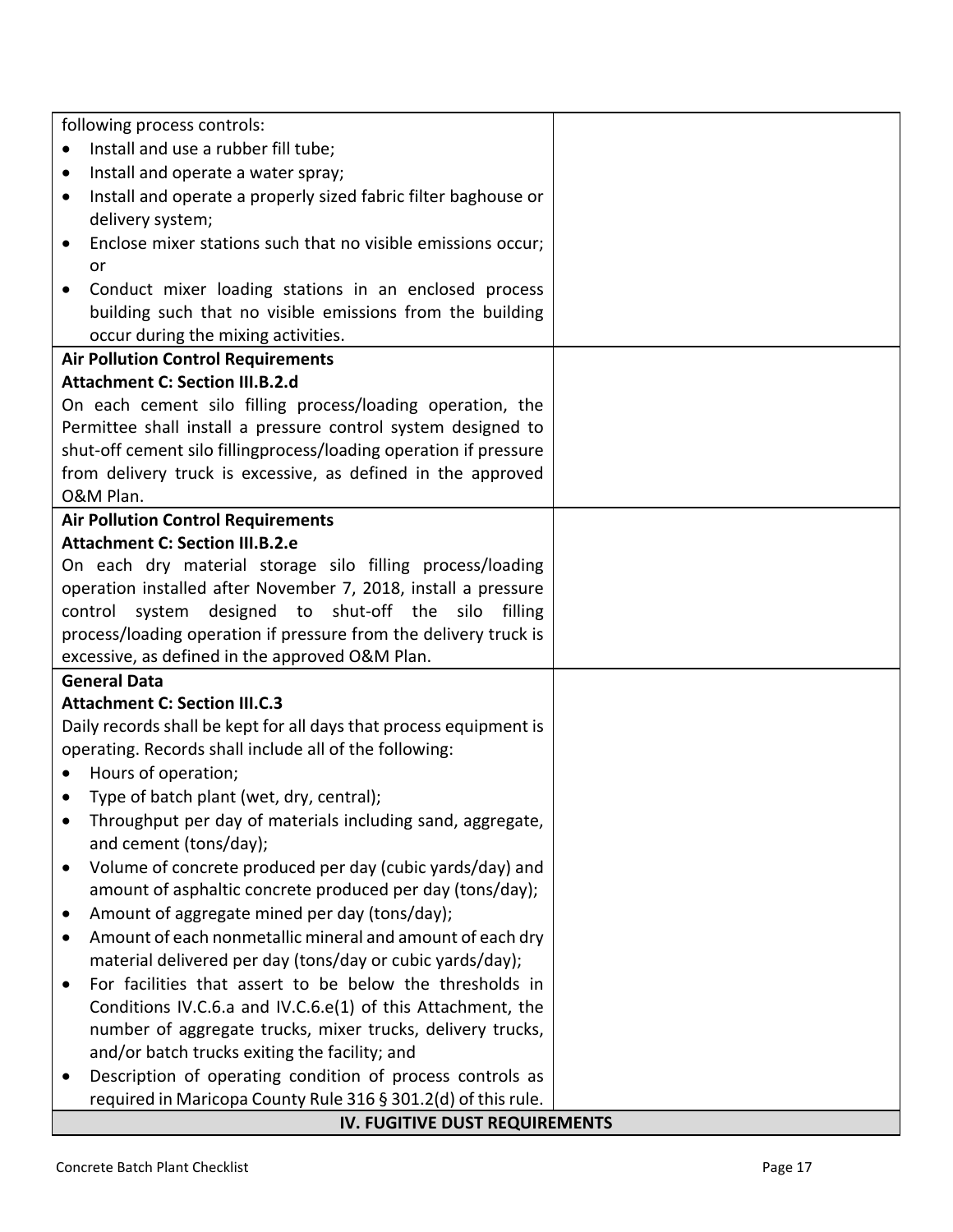| This Section applies to any non-point source of fugitive dust in the facility. |
|--------------------------------------------------------------------------------|
| <b>Emission Limitations</b>                                                    |
| <b>Attachment C: Section IV.B.1</b>                                            |
| For emissions that are not already regulated by an opacity limit,              |
| the Permittee shall not discharge, cause or allow to be discharge              |
| into the ambient air fugitive dust emissions exceeding 20%                     |
| opacity, in accordance with the test methods described in                      |
| Appendix C of the Fugitive Dust Test Methods of the Maricopa                   |
| County Rule.                                                                   |
| <b>Visible Emission Limitation Beyond Property Line</b>                        |
| <b>Attachment C: Section IV.B.2</b>                                            |
| The Permittee shall not cause or allow to be discharged visible                |
| emissions of particulate matter, including fugitive dust beyond                |
| the property line within which the emissions are generated.                    |
| <b>Wind-Blown Dust</b>                                                         |
| <b>Attachment C: Section IV.B.3.c.1</b>                                        |
| For an active operation, implement one of the following fugitive               |
| dust control measures:                                                         |
| Cease operation of any equipment or activity that may                          |
| contribute to an exceedance of the fugitive dust emission                      |
| limitations described in Condition IV.B.1 of this Attachment;                  |
| or                                                                             |
| Apply water or other suitable dust suppressant to keep the<br>$\bullet$        |
| soil visibly moist.                                                            |
| <b>Wind-Blown Dust</b>                                                         |
| <b>Attachment C: Section IV.B.3.c.2</b>                                        |
| For an inactive open storage pile, implement one of the                        |
| following fugitive dust control measures:                                      |
| Maintain a soil crust by applying water or other suitable dust<br>$\bullet$    |
| suppressant or by implementing another fugitive dust                           |
| control measure, in sufficient quantities to meet the                          |
| stabilization standards described in Condition IV.E.2.b below                  |
| this Attachment.                                                               |
| Cover open storage pile with tarps, plastic, or other material                 |
| such that wind will not remove the covering, if open storage                   |
| pile is less than eight feet high.                                             |
| <b>Wind-Blown Dust</b>                                                         |
| <b>Attachment C: Section IV.B.3.c.3</b>                                        |
| For an inactive-disturbed surface area, implement one of the                   |
| following fugitive dust control measures:                                      |
| Uniformly apply and maintain surface gravel or a dust                          |
| suppressant other than water; or                                               |
| Maintain a visible crust by applying water or other suitable<br>$\bullet$      |
| dust suppressant or by implementing another fugitive dust                      |
| control measure, in sufficient quantities to meet the                          |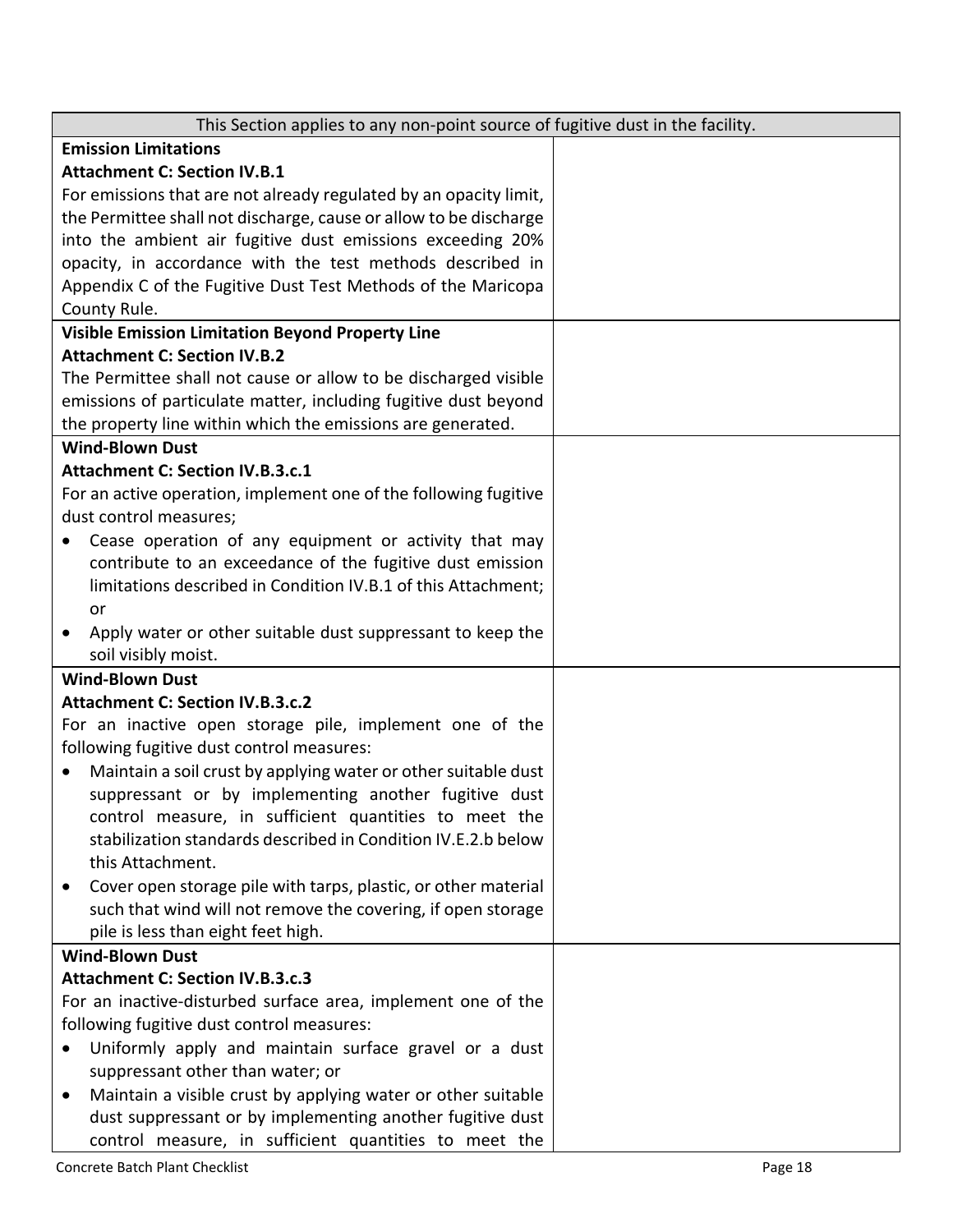| stabilization standards described in Condition V.D.2.b of this<br>Attachment. |  |
|-------------------------------------------------------------------------------|--|
| <b>Open Storage Piles and Material Handling</b>                               |  |
| <b>Attachment C: Section IV.C.1.a</b>                                         |  |
| Prior to, and/or while conducting loading, unloading, and                     |  |
| excavating operations, implement one of the following fugitive                |  |
| dust control measures:                                                        |  |
| Spray material with water, as necessary; or                                   |  |
| Spray material with a dust suppressant other than water, as                   |  |
| necessary.                                                                    |  |
| <b>Open Storage Piles and Material Handling</b>                               |  |
| <b>Attachment C: Section IV.C.1.b</b>                                         |  |
| When not conducting loading, unloading, and excavating                        |  |
| operations, implement one of the following fugitive dust control              |  |
| measures:                                                                     |  |
| Spray material with water, as necessary;                                      |  |
| Maintain a 1.5% or more soil moisture content of the open<br>$\bullet$        |  |
| storage pile(s);                                                              |  |
| Locate open storage pile(s) in a pit/in the bottom of a pit;<br>$\bullet$     |  |
| Arrange open storage pile(s) such that storage pile(s) of                     |  |
| larger diameter products are on the perimeter and act as                      |  |
| barriers to/for open storage pile(s) that could create fugitive               |  |
| dust emissions;                                                               |  |
| Construct and maintain wind barriers, storage silos, or a<br>٠                |  |
| three-sided enclosure with walls, whose length is no less                     |  |
| than equal to the length of the pile, whose distance from the                 |  |
| pile is no more than twice the height of the pile, whose                      |  |
| height is equal to the pile height, and whose porosity is no                  |  |
| more than 50%;                                                                |  |
| Cover open storage piles with tarps, plastic, or other                        |  |
| material to prevent wind from removing the coverings; or                      |  |
| Maintain a visible crust.                                                     |  |
| <b>Open Storage Piles and Material Handling</b>                               |  |
| <b>Attachment C: Section IV.C.1.b</b>                                         |  |
| For any open storage pile(s) that are more than eight feet high               |  |
| and are not covered, the Permittee shall install, use, and                    |  |
| maintain a water truck or other method that is capable of                     |  |
| completely wetting the surfaces of the open storage pile(s).                  |  |
| Unpaved Parking Lots, Staging Areas, and Areas Where                          |  |
| <b>Support Equipment Vehicles Operate</b>                                     |  |
| <b>Attachment C: Section IV.C.2</b>                                           |  |
| The Permittee shall implement one of the following fugitive dust              |  |
| control measures on areas other than the areas identified in                  |  |
| Condition IV.C.3 or IV.C.4 of this Attachment where loaders,                  |  |
| support equipment, and vehicles operate.                                      |  |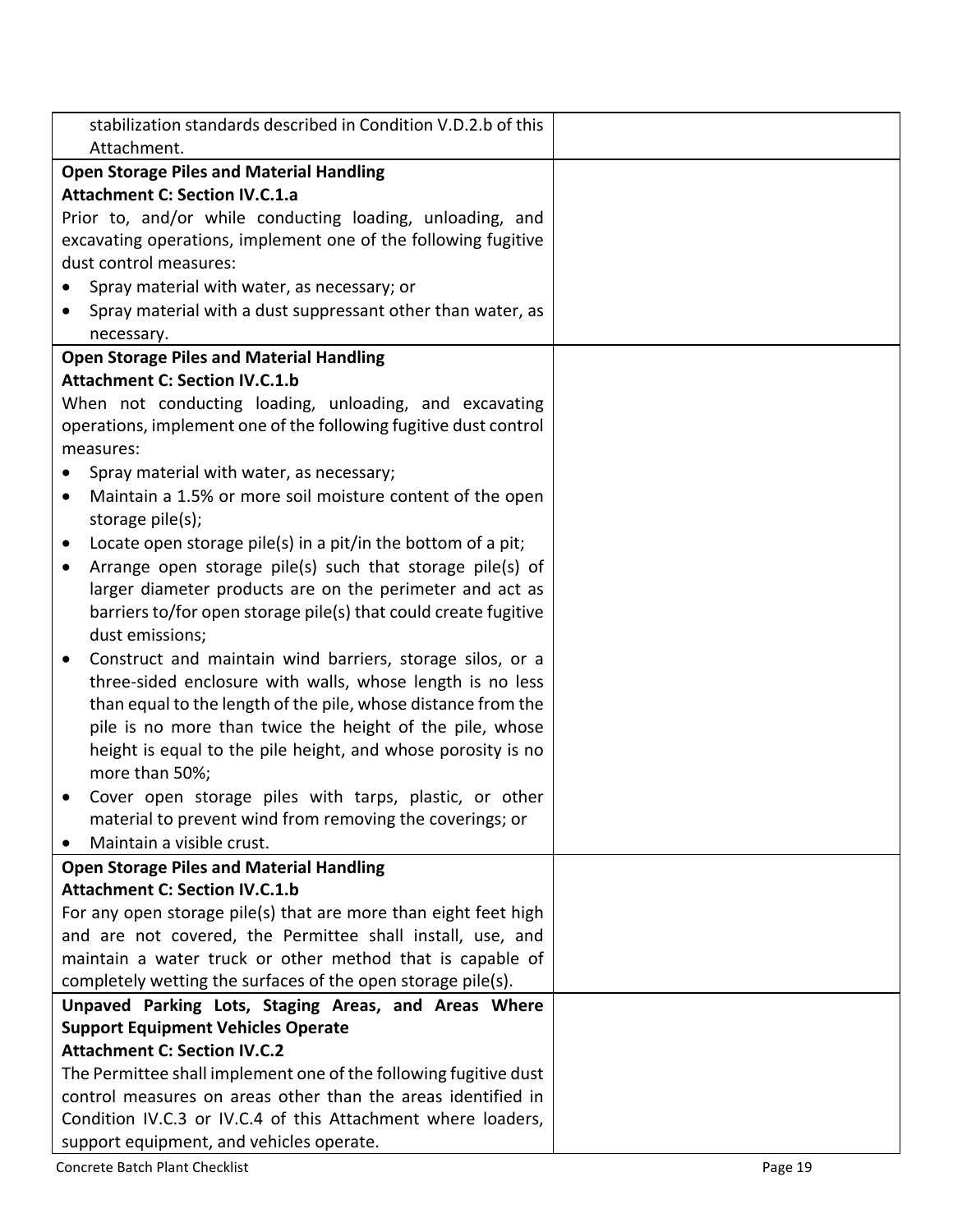| Apply and maintain water;<br>$\bullet$                                              |  |
|-------------------------------------------------------------------------------------|--|
| Apply and maintain a dust suppressant, other than water; or<br>$\bullet$            |  |
| Apply and maintain a layer of washed gravel that is at least<br>$\bullet$           |  |
| six inches deep.                                                                    |  |
| Haul/Access Roads that Are Not in Permanent Areas of a                              |  |
| <b>Facility</b>                                                                     |  |
| <b>Attachment C: Section IV.C.3.a</b>                                               |  |
| The Permittee shall implement one of the following fugitive dust                    |  |
| control measures, as applicable, before engaging in the use of                      |  |
| haul/access roads. Compliance with the provisions of Condition                      |  |
| IV.C.3 of this Attachment shall not relieve the Permittee from                      |  |
| complying with any other federally enforceable requirements                         |  |
| (i.e., a permit issued under Section 404 of the Clean Water Act).                   |  |
| Install and maintain bumps, humps, or dips for speed control<br>$\bullet$           |  |
| and apply water, as necessary;                                                      |  |
| Limit vehicle speeds and apply water, as necessary;<br>$\bullet$                    |  |
| Install and maintain a paved surface;<br>$\bullet$                                  |  |
| Apply and maintain a layer of washed gravel that is six inches<br>$\bullet$         |  |
| deep;                                                                               |  |
| Apply a dust suppressant, other than water; or<br>$\bullet$                         |  |
| Install and maintain a cohesive hard surface.<br>$\bullet$                          |  |
| <b>On-Site Traffic</b>                                                              |  |
| <b>Attachment C: Section IV.C.4.a</b>                                               |  |
| The Permittee shall require all batch trucks and delivery trucks                    |  |
| to remain on roads with paved surfaces or cohesive hard                             |  |
| surfaces.                                                                           |  |
| <b>On-Site Traffic</b>                                                              |  |
| <b>Attachment C: Section IV.C.4.c</b>                                               |  |
| The Permittee shall require all batch trucks and delivery trucks                    |  |
| to exit the facility/operation only through exits that comply with                  |  |
| the trackout control device requirements in Condition IV.C.6 of<br>this Attachment. |  |
| Hauling and/or Transporting Bulk Material                                           |  |
| <b>Attachment C: Section IV.C.5.a</b>                                               |  |
| When hauling and/or transporting bulk material off-site, the                        |  |
| Permittee shall implement all of the following control measures:                    |  |
| Load all haul trucks such that the freeboard is not less than                       |  |
| three inches;                                                                       |  |
| Prevent spillage or loss of bulk material from holes or other<br>$\bullet$          |  |
| openings in the cargo compartment's floor, sides, and/or                            |  |
| tailgate(s); and                                                                    |  |
| Cover haul trucks with a tarp or other suitable closure.<br>$\bullet$               |  |
| Hauling and/or Transporting Bulk Material                                           |  |
| <b>Attachment C: Section IV.C.5.b</b>                                               |  |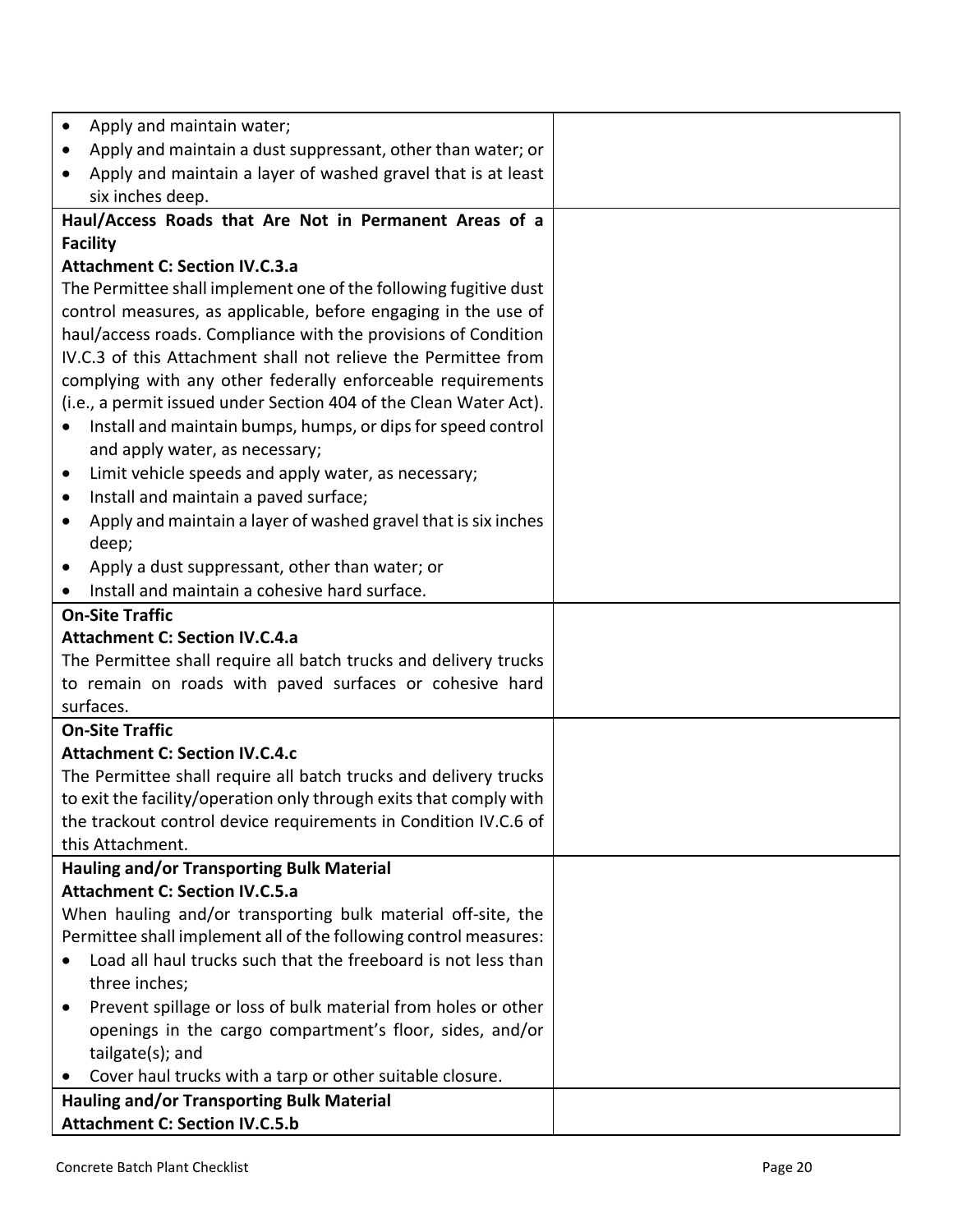| When hauling and/or transporting bulk material within the                  |  |
|----------------------------------------------------------------------------|--|
| boundaries of the facility, the Permittee shall implement one of           |  |
| the following control measures:                                            |  |
| Limit vehicle speed to 15 miles per hour or less while                     |  |
| traveling within the facility;                                             |  |
| Apply water to the top of the load; or<br>$\bullet$                        |  |
| • Cover haul trucks with a tarp or other suitable closure.                 |  |
| <b>Hauling and/or Transporting Bulk Material</b>                           |  |
| <b>Attachment C: Section IV.C.5.c</b>                                      |  |
| When hauling and/or transporting bulk material within the                  |  |
| boundaries of a facility and crossing or accessing an area                 |  |
| accessible to the public, the Permittee shall implement all of the         |  |
| following control measures:                                                |  |
| Load all haul trucks such that the freeboard is not less than              |  |
| three inches;                                                              |  |
| Prevent spillage or loss of bulk material from holes or other<br>$\bullet$ |  |
| openings in the cargo compartment's floor, sides, and/or                   |  |
| tailgate(s); and                                                           |  |
| Cover haul trucks with a tarp or other suitable closure                    |  |
| <b>Trackout Control Devices, Trackout, and Spillage</b>                    |  |
| <b>Attachment C: Section IV.C.6.a</b>                                      |  |
| Trackout Control Devices for Facilities with 60 or More Trucks             |  |
| Exiting on Any Day:                                                        |  |
| The Permittee shall install, maintain, and use a rumble grate and          |  |
| wheel washer, in accordance with all of the following conditions,          |  |
| as applicable at a permanent facility with 60 or more aggregate            |  |
| trucks, mixer trucks, delivery trucks, and/or batch trucks exiting         |  |
| a facility on any day onto paved areas accessible to the public            |  |
| The Permittee shall locate a rumble grate within 10 feet                   |  |
| from a wheel washer.                                                       |  |
| The Permittee shall ensure that all aggregate trucks, mixer                |  |
| trucks, delivery trucks, and/or batch trucks exit the facility             |  |
| via the rumble grate first and then the wheel washer.                      |  |
| The Permittee shall post a sign by the rumble grate and                    |  |
| wheel washer to designate the speed limit as 5 miles per                   |  |
| hour.                                                                      |  |
| The Permittee shall pave the roads from the rumble grate                   |  |
| and wheel washer to the facility exits leading to paved areas              |  |
| accessible to the public.                                                  |  |
| The Permittee shall ensure that all aggregate trucks, mixer                |  |
| trucks, delivery trucks, and/or batch trucks remain on the                 |  |
| paved roads between the rumble grate and wheel washer                      |  |
| and the facility exits leading paved areas accessible to the               |  |
| public.                                                                    |  |
| An owner, operator, or person subject to this rule shall have              |  |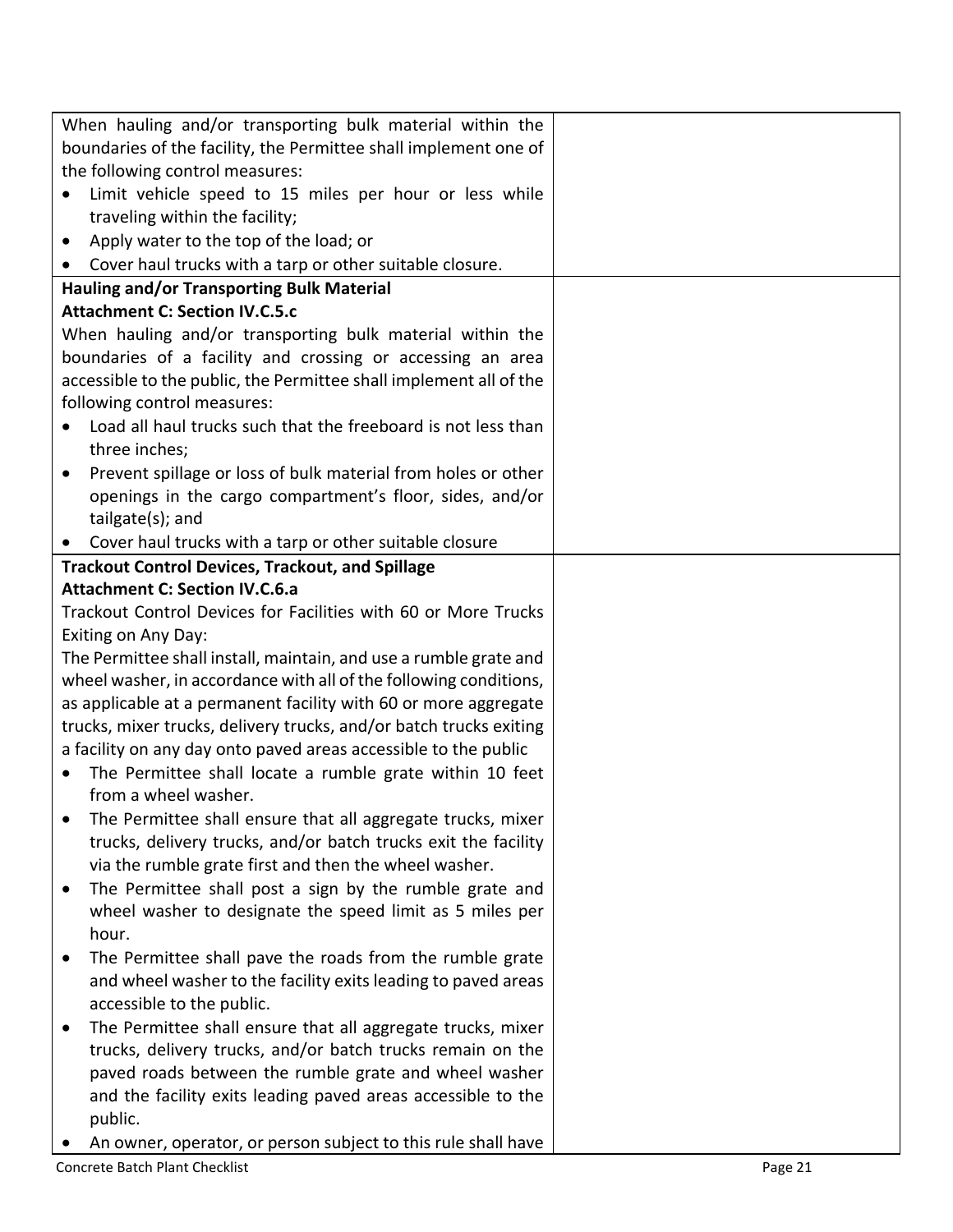| a water pressure gauge available on-site to measure nozzle                                                          |  |
|---------------------------------------------------------------------------------------------------------------------|--|
| pressure if a vehicle wash and/or cosmetic wash is                                                                  |  |
| substituted for a wheel washer.                                                                                     |  |
| <b>Trackout Control Devices for Facilities with Less than 60 Trucks</b>                                             |  |
| <b>Exiting on Any Day</b>                                                                                           |  |
| <b>Attachment C: Section IV.C.6.b</b>                                                                               |  |
| A Permittee not subject to Condition IV.C.6.a of this Attachment,                                                   |  |
| shall install, maintain, and use a rumble grate, wheel washer, or                                                   |  |
| truck washer in accordance with all of the following:                                                               |  |
| A rumble grate, wheel washer, or truck washer shall be<br>$\bullet$                                                 |  |
| located no less than 30 feet prior to each exit that leads to a                                                     |  |
| paved area accessible to the public and that is used by                                                             |  |
| aggregate trucks, mixer trucks, delivery trucks, and/or batch                                                       |  |
| trucks.                                                                                                             |  |
| The Permittee shall ensure that all aggregate trucks, mixer                                                         |  |
| trucks, delivery trucks, and/or batch trucks exit the facility                                                      |  |
| via a rumble grate, wheel washer, or truck washer.                                                                  |  |
| The Permittee shall post a sign by the rumble grate, wheel<br>$\bullet$                                             |  |
| washer, or truck washer to designate the speed limit as 5                                                           |  |
| miles per hour.                                                                                                     |  |
| <b>Trackout Distance</b>                                                                                            |  |
| <b>Attachment C: Section IV.C.6.d</b>                                                                               |  |
| The Permittee shall not allow trackout to extend a                                                                  |  |
| cumulative distance of 25 linear feet or more from all facility<br>exits onto paved areas accessible to the public. |  |
| The Permittee shall clean up all other trackout at the end of<br>$\bullet$                                          |  |
| the workday.                                                                                                        |  |
| <b>Cleaning Paved Roads Identified in the Dust Control Plan</b>                                                     |  |
| <b>Attachment C: Section IV.C.6.e</b>                                                                               |  |
| The Permittee shall clean all paved roads identified in the Dust                                                    |  |
| Control Plan for a facility in accordance with all of the following                                                 |  |
| as applicable:                                                                                                      |  |
| If the Permittee at a facility with 60 or more aggregate<br>$\bullet$                                               |  |
| trucks, mixer trucks, delivery trucks, and/or batch trucks                                                          |  |
| exiting the facility on any day shall sweep the paved roads                                                         |  |
| with a street sweeper by the end of each production work                                                            |  |
| shift, if there is evidence of dirt and/or other bulk material                                                      |  |
| extending a cumulative distance of 12 linear feet or more on                                                        |  |
| any paved road.                                                                                                     |  |
| The Permittee at a facility with less than 60 aggregate trucks,<br>٠                                                |  |
| mixer trucks, delivery trucks, and/or batch trucks exiting the                                                      |  |
| facility on any day shall sweep the paved roads with a street                                                       |  |
| sweeper by the end of every other work day, if there is                                                             |  |
| evidence of dirt and/or other bulk material extending a                                                             |  |
| cumulative distance of 12 linear feet or more on any paved                                                          |  |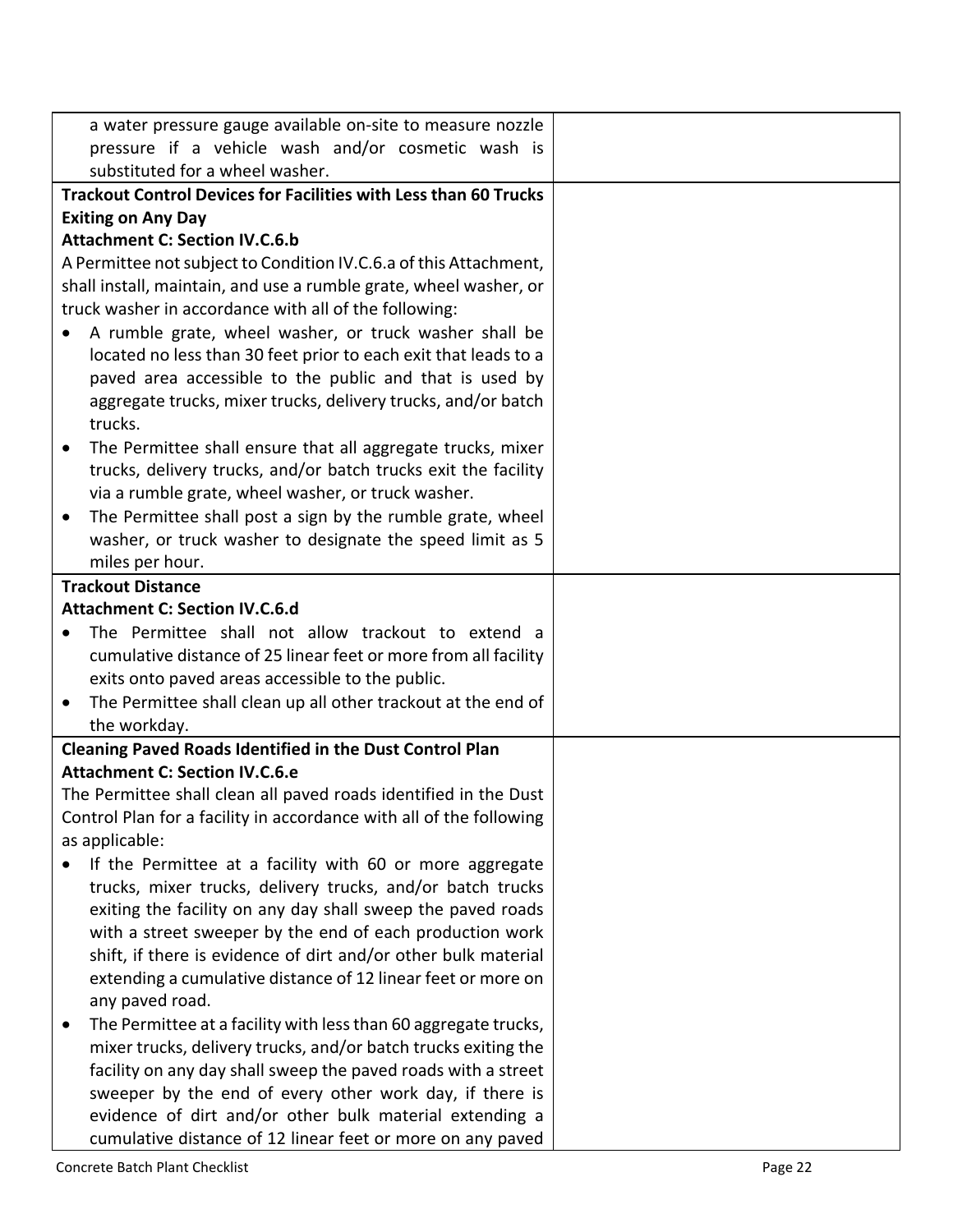| road. On the days that paved roads are not swept, if there is                |  |
|------------------------------------------------------------------------------|--|
| evidence of dirt and/or other bulk material extending a                      |  |
| cumulative distance of 12 linear feet or more on any paved                   |  |
| road, The Permittee shall remove the dirt and/or other bulk                  |  |
| material from the paved internal road by the end of the work                 |  |
| day.                                                                         |  |
| <b>Demolition</b>                                                            |  |
| <b>Attachment C: Section IV.C.6.e</b>                                        |  |
| The Permittee shall implement all of the following fugitive dust             |  |
| control measures for demolition activities:                                  |  |
| Apply water to demolition debris immediately following                       |  |
| demolition activity; and                                                     |  |
| After demolition, apply water to all soil surfaces to establish<br>$\bullet$ |  |
| a visible crust and to prevent wind erosion.                                 |  |
| <b>Blasting Operations</b>                                                   |  |
| <b>Attachment C: Section IV.C.6.e</b>                                        |  |
| The Permittee shall pre-water and maintain surface soils in a                |  |
| stabilized condition where support equipment and vehicles will               |  |
| operate when conducting blasting operations.                                 |  |
| <b>Fugitive Dust Control Technician</b>                                      |  |
| <b>Attachment C: Section IV.D.1</b>                                          |  |
| The Permittee with a rated or permitted capacity of 25 tons or               |  |
| more of material per hour or with five acres or more disturbed               |  |
| surface area subject to a permit, whichever is greater, shall have           |  |
| in place a Fugitive Dust Control Technician, who shall meet all of           |  |
| the following qualifications:                                                |  |
| Be authorized by the Permittee to have full authority to<br>$\bullet$        |  |
| ensure that fugitive dust control measures are implemented                   |  |
| on-site and to conduct routine inspections, recordkeeping,                   |  |
| and reporting to ensure that all fugitive dust control                       |  |
| measures are installed, maintained, and used in compliance                   |  |
| with the conditions of this Attachment                                       |  |
| Be trained in accordance with the Comprehensive Dust<br>٠                    |  |
| Control Training Class conducted or approved by the                          |  |
| Director, successfully complete, at least once every three                   |  |
| years such Comprehensive Dust Control Training Class, and                    |  |
| have a valid dust training certification identification card                 |  |
| readily accessible on-site while acting as a Fugitive Dust                   |  |
| Control Technician.                                                          |  |
| Be authorized by the Permittee to install, maintain, and use                 |  |
| fugitive dust control measures, deploy resources, and                        |  |
| shutdown or modify equipment or operations as needed.                        |  |
| Be on-site at all times during primary dust-generating                       |  |
| operations related to the purposes for which the permit was                  |  |
| obtained.                                                                    |  |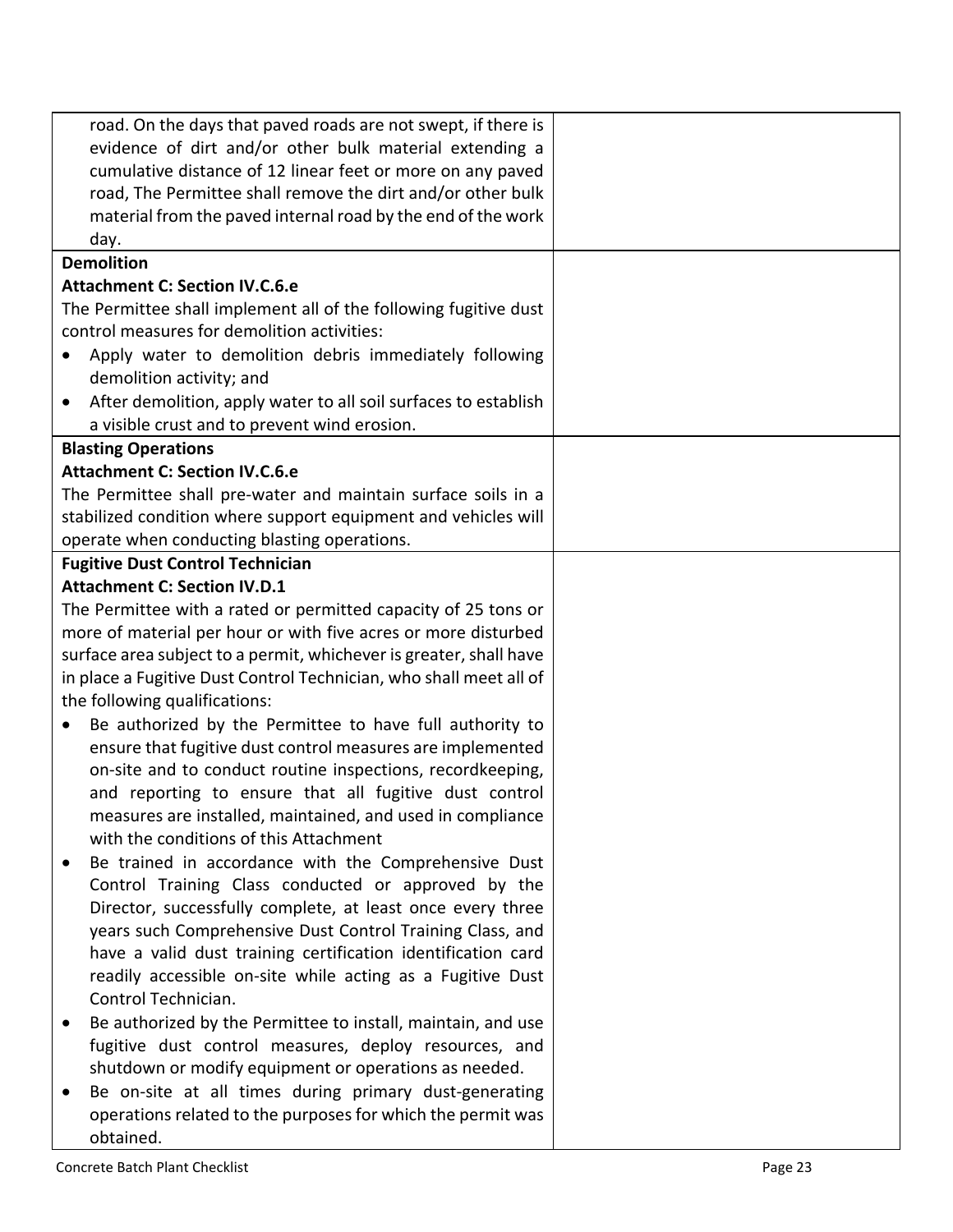| Be certified to determine opacity as visible emissions in         |  |
|-------------------------------------------------------------------|--|
| accordance with the provisions of the EPA Method 9 as             |  |
| specified in 40 CFR, Part 60, Appendix A.                         |  |
| Be authorized by the Permittee to ensure that the site            |  |
| superintendent or other designated on-site representative         |  |
| of the Permittee and water truck, and water pull drivers for      |  |
| each site be trained in accordance with the Basic Dust            |  |
| <b>Control Training Class</b>                                     |  |
| <b>Basic Dust Control Training Class</b>                          |  |
| <b>Attachment C: Section IV.D.2</b>                               |  |
| At least once every three years, the plant manager, foreman,      |  |
| or other designated on-site representative of the Permittee,      |  |
| if present at a site that has more than one acre of disturbed     |  |
| surface area that is subject to a permit issued by the Director   |  |
| requiring control of PM10 emissions from dust-generating          |  |
| operations, shall successfully complete a Basic Dust Control      |  |
| <b>Training Class.</b>                                            |  |
| At least once every three years, water truck and water-pull       |  |
| drivers shall successfully complete a Basic Dust Control          |  |
| <b>Training Class.</b>                                            |  |
| Completion of the Comprehensive Dust Control Training             |  |
| Class, as required in Condition IV.D.2 of this Attachment,        |  |
| shall satisfy the requirement of Section IV of this               |  |
| Attachment.                                                       |  |
| For water truck drivers hired on or after November 7, 2018,       |  |
| basic training is required within 60 days from the date of        |  |
| hire.                                                             |  |
| <b>Opacity Monitoring</b>                                         |  |
| <b>Attachment C: Section IV.D.3.b</b>                             |  |
| A certified Method 9 observer shall conduct a monthly visual      |  |
| survey of visible emissions from the fugitive sources. The        |  |
| Permittee shall keep records of the name of observer, date,       |  |
| time, and result of the survey and observation.                   |  |
| <b>Dust Control Plan</b>                                          |  |
| <b>Attachment C: Section IV.D.4.f</b>                             |  |
| The Permittee shall keep a complete copy of the approved Dust     |  |
| Control Plan on-site at all times.                                |  |
| <b>Dust Control Plan</b>                                          |  |
| <b>Attachment C: Section IV.D.5</b>                               |  |
| The Permittee shall compile, maintain, and retain a written       |  |
| record of self-inspection of all fugitive dust control measures   |  |
| implemented, in order to comply with the Dust Control Plan, on    |  |
| each day that any activity capable of generating fugitive dust is |  |
| conducted at the facility. Self-inspection records shall include  |  |
| daily inspections for crusted or damp soil, trackout conditions   |  |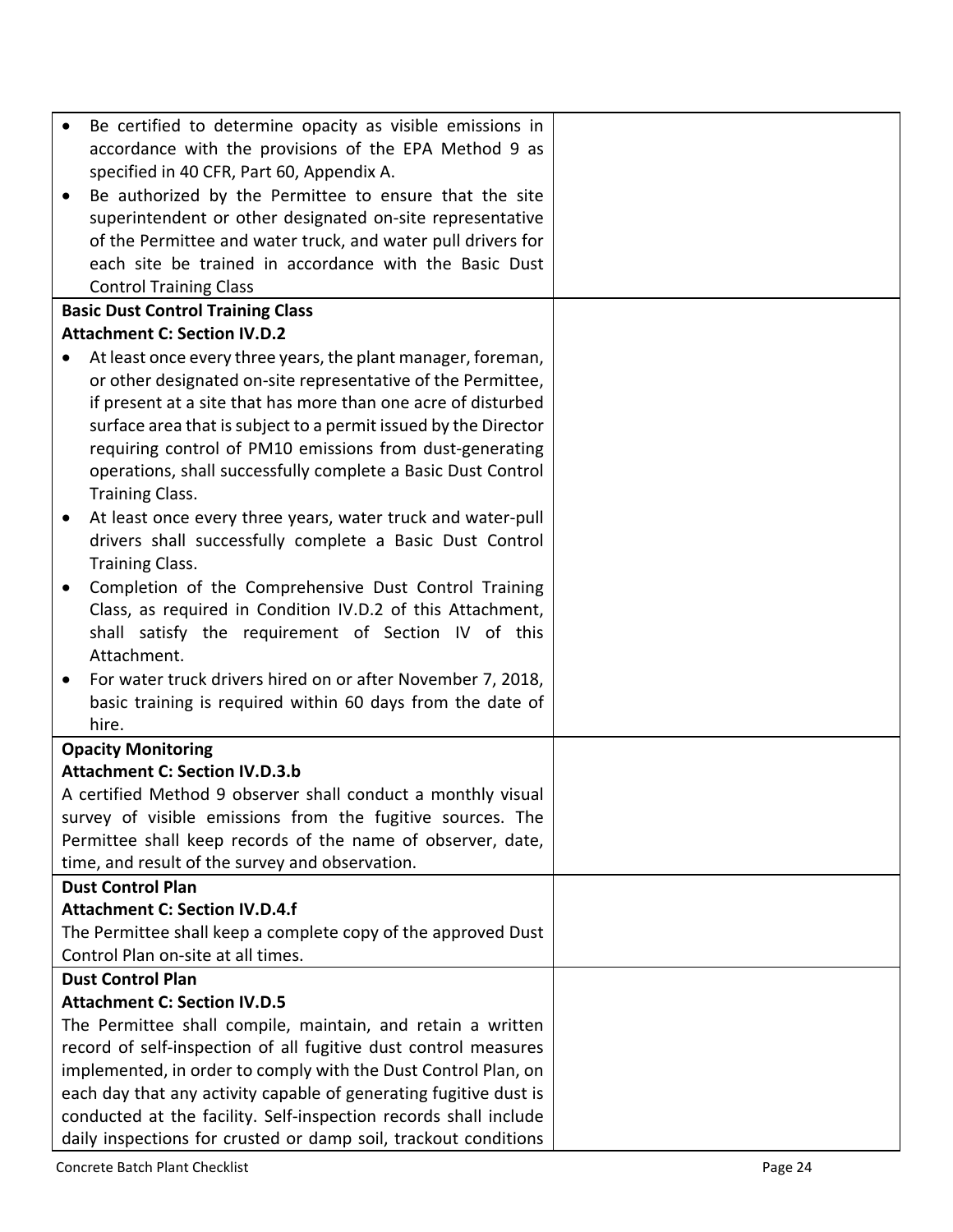| and clean-up measures, daily water usage for dust control           |  |  |
|---------------------------------------------------------------------|--|--|
| measures, and dust suppressant application.                         |  |  |
| <b>Facility Information Sign</b>                                    |  |  |
| <b>Attachment C: Section IV.F</b>                                   |  |  |
| Facility name and Permittee's name;                                 |  |  |
| Current number of the air quality permit or of authority to<br>٠    |  |  |
| operate under a general permit;                                     |  |  |
| Name and local phone number of person(s) responsible for<br>٠       |  |  |
| dust control matters; and                                           |  |  |
| Text stating: "Dust complaints? Call Maricopa County Air            |  |  |
| Quality Department- (Insert the accurate Maricopa County            |  |  |
| Air Quality Department complaint line telephone number)."           |  |  |
| ATTACHMENT "D": ADDITIONAL CONDITIONS FOR OPERATIONS IN PIMA COUNTY |  |  |
| <b>II. FACILITY WIDE REQUIREMENTS</b>                               |  |  |
| <b>Fuel Requirements</b>                                            |  |  |
| <b>Attachment D: Section II.A.1</b>                                 |  |  |
| The Permittee of any portable or stationary equipment, which        |  |  |
| burns any material, except natural gas, shall keep complete         |  |  |
| records of the materials used as fuel.                              |  |  |
| <b>General Control Standards</b>                                    |  |  |
| <b>Attachment D: Section II.A.2.b</b>                               |  |  |
| Where a stack, vent or other outlet is at such a level that fumes,  |  |  |
| gas, mist, odor, smoke, vapor or any combination thereof            |  |  |
| constituting air pollution are discharged to adjoining property,    |  |  |
| the Director may require the installation of abatement              |  |  |
| equipment or the alteration of such stack, vent or other outlet     |  |  |
| by the owner or operator thereof to a degree that will              |  |  |
| adequately reduce or eliminate the discharge of air pollution to    |  |  |
| adjoining property.                                                 |  |  |
| <b>Odor Limiting Standard</b>                                       |  |  |
| <b>Attachment D: Section II.A.3</b>                                 |  |  |
| The Permittee shall not emit gaseous or odorous materials from      |  |  |
| equipment, operations or premises under their control in such       |  |  |
| quantities or concentrations as to cause air pollution.             |  |  |
| <b>Visibility Limiting Standard</b>                                 |  |  |
| <b>Attachment D: Section II.B.2.d</b>                               |  |  |
| The Permittee shall not cause, suffer, allow, or permit diffusion   |  |  |
| of visible emissions, including fugitive dust, beyond the property  |  |  |
| boundary line within which the emissions become airborne,           |  |  |
| without taking reasonably necessary and feasible precautions to     |  |  |
| control generation of airborne particulate matter.                  |  |  |
| IV. FUGITIVE DUST REQUIREMENTS                                      |  |  |
| <b>Motor Vehicle operations</b>                                     |  |  |
| <b>Attachment D: Section IV.A.1</b>                                 |  |  |
| The Permittee shall not cause, suffer, allow, or permit a vacant    |  |  |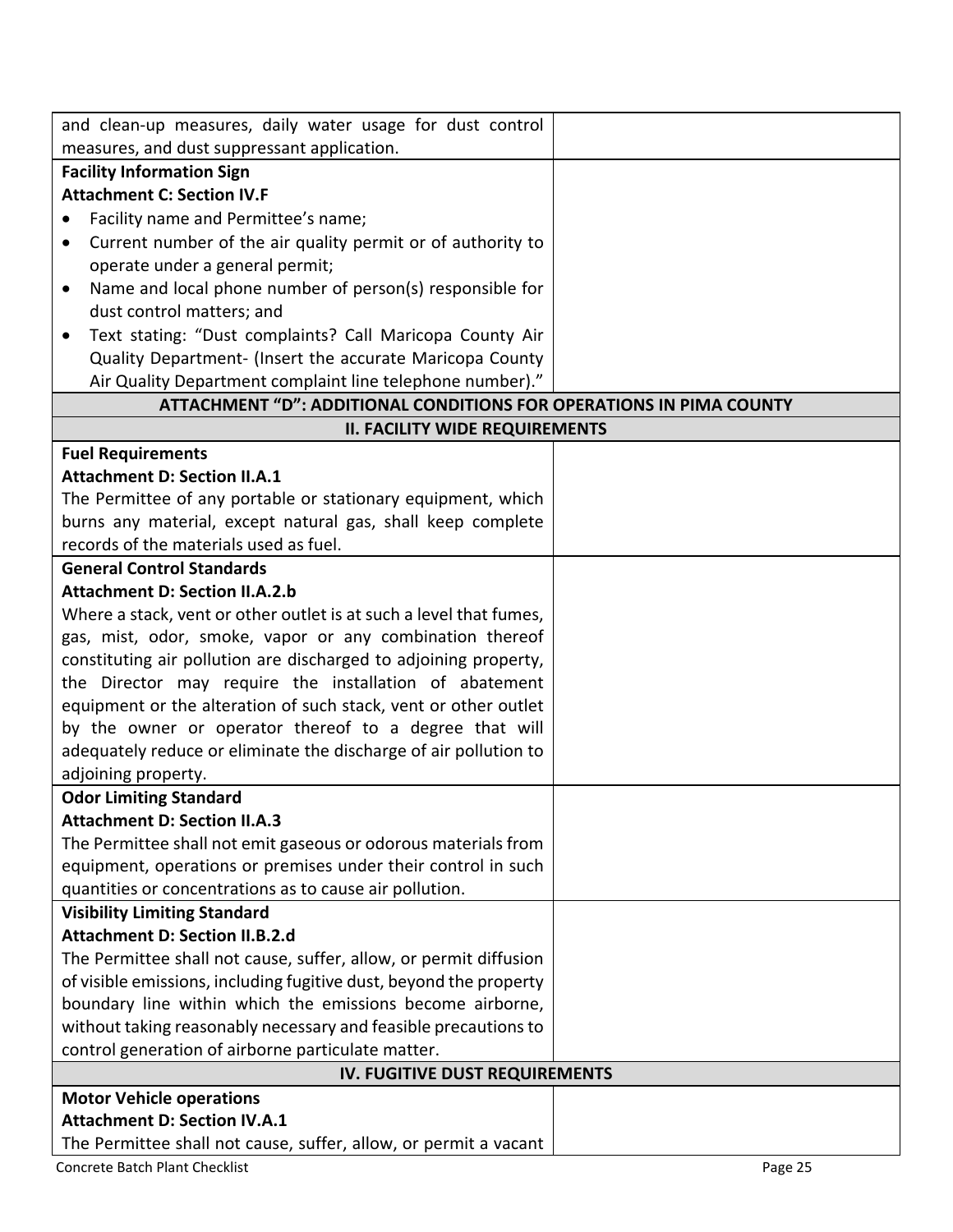| lot, or an urban or suburban open area, to be driven over or used  |  |
|--------------------------------------------------------------------|--|
| by motor vehicles, trucks, cars, cycles, bikes, or buggies, or by  |  |
| animals such as horses, without taking reasonable precautions      |  |
| to limit excessive amounts of particulates from becoming           |  |
| airborne.                                                          |  |
| <b>Vacant Lots and open Spaces</b>                                 |  |
| <b>Attachment D: Section IV.A.2.a</b>                              |  |
| The Permittee shall not cause, suffer, allow, or permit a building |  |
| or its appurtenances, or a building or subdivision site, or a      |  |
| driveway, or a parking area, or a vacant lot or sales lot, or an   |  |
| urban or suburban open area to be constructed, used, altered,      |  |
| repaired, demolished, cleared, or leveled, or the earth to be      |  |
| moved or excavated, without taking reasonable precautions to       |  |
| limit excessive amounts of particulate matter from becoming        |  |
| airborne.                                                          |  |
| <b>Roads and Streets</b>                                           |  |
| <b>Attachment D: Section IV.A.3.g</b>                              |  |
| No person shall cause, suffer, allow or permit transportation of   |  |
| materials likely to give rise to airborne dust without taking      |  |
| reasonable precautions, such as wetting, applying dust             |  |
| suppressants, or covering the load, to prevent particulate         |  |
| matter from becoming airborne.                                     |  |
| <b>Particulate Materials</b>                                       |  |
| <b>Attachment D: Section IV.A.4.a</b>                              |  |
| The Permittee shall not cause, suffer, allow or permit crushing,   |  |
| screening, handling, transporting or conveying of materials or     |  |
| other operations likely to result in significant amounts of        |  |
| airborne dust without taking reasonable precautions, such as       |  |
| the use of spray bars, wetting agents, dust suppressants,          |  |
| covering the load, and hoods to prevent excessive amounts of       |  |
| particulate matter from becoming airborne                          |  |
| <b>Particulate Materials</b>                                       |  |
| <b>Attachment D: Section IV.A.4.c</b>                              |  |
| Dust emissions from the transportation of materials shall be       |  |
| effectively controlled by covering stock loads in open-bodied      |  |
| trucks, limiting vehicular speeds, or other equivalently effective |  |
| controls.                                                          |  |
| <b>Storage Piles</b>                                               |  |
| <b>Attachment D: Section IV.A.5.a</b>                              |  |
| The Permittee shall not cause, suffer, allow, or permit organic or |  |
| inorganic dust producing material to be stacked, piled or          |  |
| otherwise stored without taking reasonable precautions such as     |  |
| chemical stabilization, wetting, or covering to prevent excessive  |  |
| amounts of particulate matter from becoming airborne.              |  |
| <b>Storage Piles</b>                                               |  |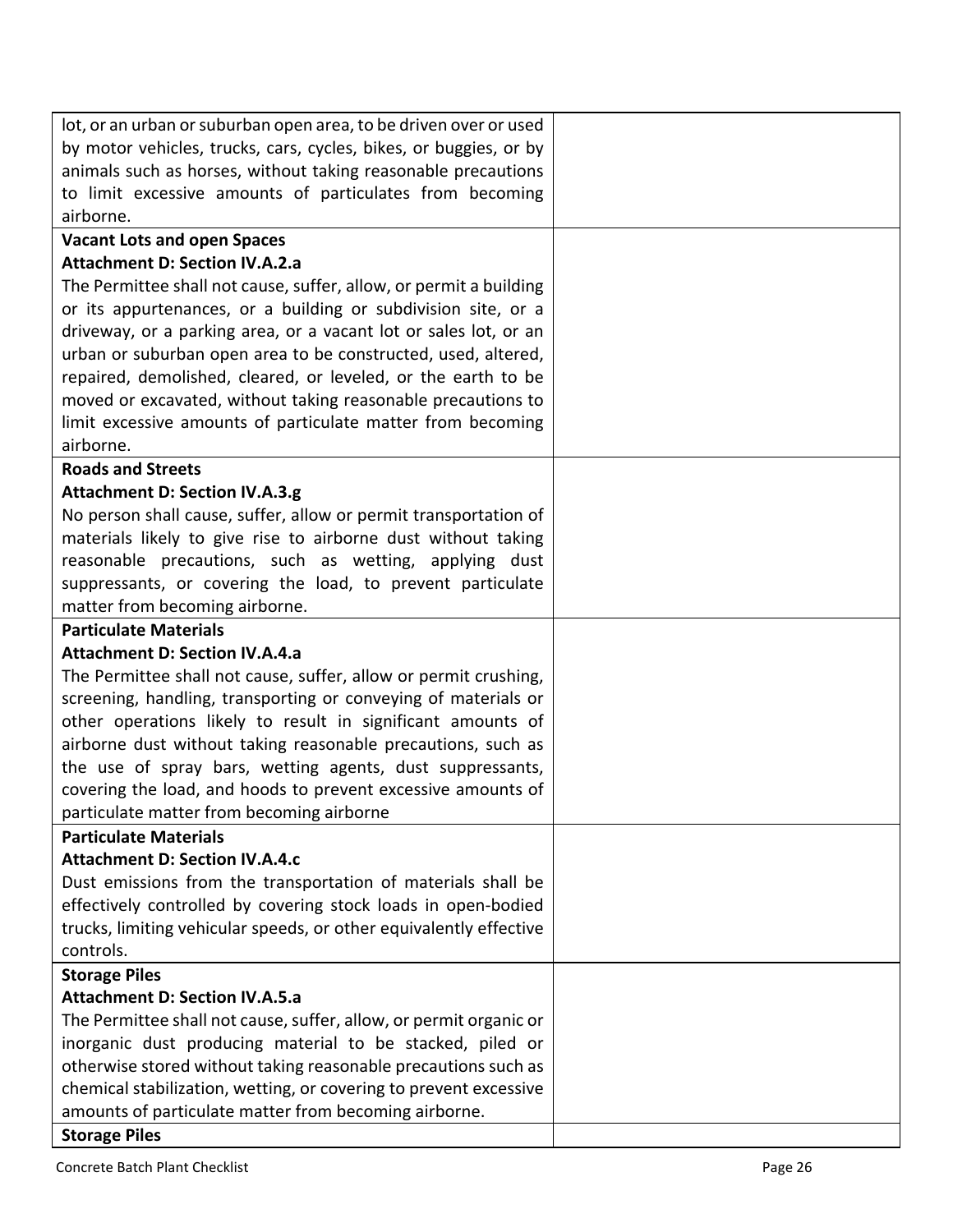| <b>Attachment D: Section IV.A.5.b</b>                                    |  |
|--------------------------------------------------------------------------|--|
| Stacking and reclaiming machinery utilized at storage piles shall        |  |
| be operated at all times with a minimum fall of material and in          |  |
| such manner, or with the use of spray bars and wetting agents,           |  |
| <b>Fugitive Dust Producing Activities</b>                                |  |
| <b>Attachment D: Section IV.B.1</b>                                      |  |
| The Permittee is responsible for controlling windblown dust,             |  |
| dust from haul roads, and dust emitted from land clearing,               |  |
| earthmoving, demolition, trenching, blasting, road construction,         |  |
| mining, racing event, and other activities, as applicable.               |  |
| Until the area becomes permanently stabilized by paving,                 |  |
| landscaping or otherwise, the Permittee shall control dust               |  |
| emissions by applying adequate amounts of water, chemical                |  |
| stabilizer, or other effective dust suppressant.                         |  |
| The Permittee shall not leave land in such a state that<br>$\bullet$     |  |
| fugitive dust emissions (including windblown dust or dust                |  |
| caused by vehicular traffic on the area) would violate                   |  |
| Condition III.B.2 of this Attachment                                     |  |
| Monitoring, Recordkeeping, and Reporting Requirements                    |  |
| <b>Attachment D: Section IV.C.1</b>                                      |  |
| The Permittee shall periodically collect, record, and maintain           |  |
| sufficient information on the emissions operation or activity to         |  |
| assure that the compliance status of the operation or activity           |  |
| with this title can be readily ascertained at any time. The              |  |
| information shall be retained for at least five years.                   |  |
| <b>Monitoring, Recordkeeping, and Reporting Requirements</b>             |  |
| <b>Attachment D: Section IV.C.2</b>                                      |  |
| Data which may be needed for compliance determinations on                |  |
| batch-operated processes include chemical composition,                   |  |
| quantity, time and duration of each charge of raw material               |  |
| feedstocks, types of product and/or waste product, and each              |  |
| burst or continuous flow of emissions; hours of operation,               |  |
| emissions-control device variables such as<br>differential               |  |
| pressures, temperatures, and/or electrical power supplied or             |  |
| energy consumed; narrative description of abnormal process               |  |
| condition, process upsets, and malfunctions; and prevailing              |  |
| meteorological conditions.                                               |  |
| ATTACHMENT "E": ADDITIONAL CONDITIONS FOR OPERATIONS INSIDE PINAL COUNTY |  |
| <b>II. FACILITY WIDE REQUIREMENTS</b>                                    |  |
| <b>Material Containment Requirement</b>                                  |  |
| <b>Attachment E: Section II.A</b>                                        |  |
| Materials including, but not limited to solvents or other volatile       |  |
| compounds, paints, acids, alkalies, pesticides, fertilizer and           |  |
| manure shall be processed, stored, used and transported in such          |  |
| a manner and by such means that they will not unreasonably               |  |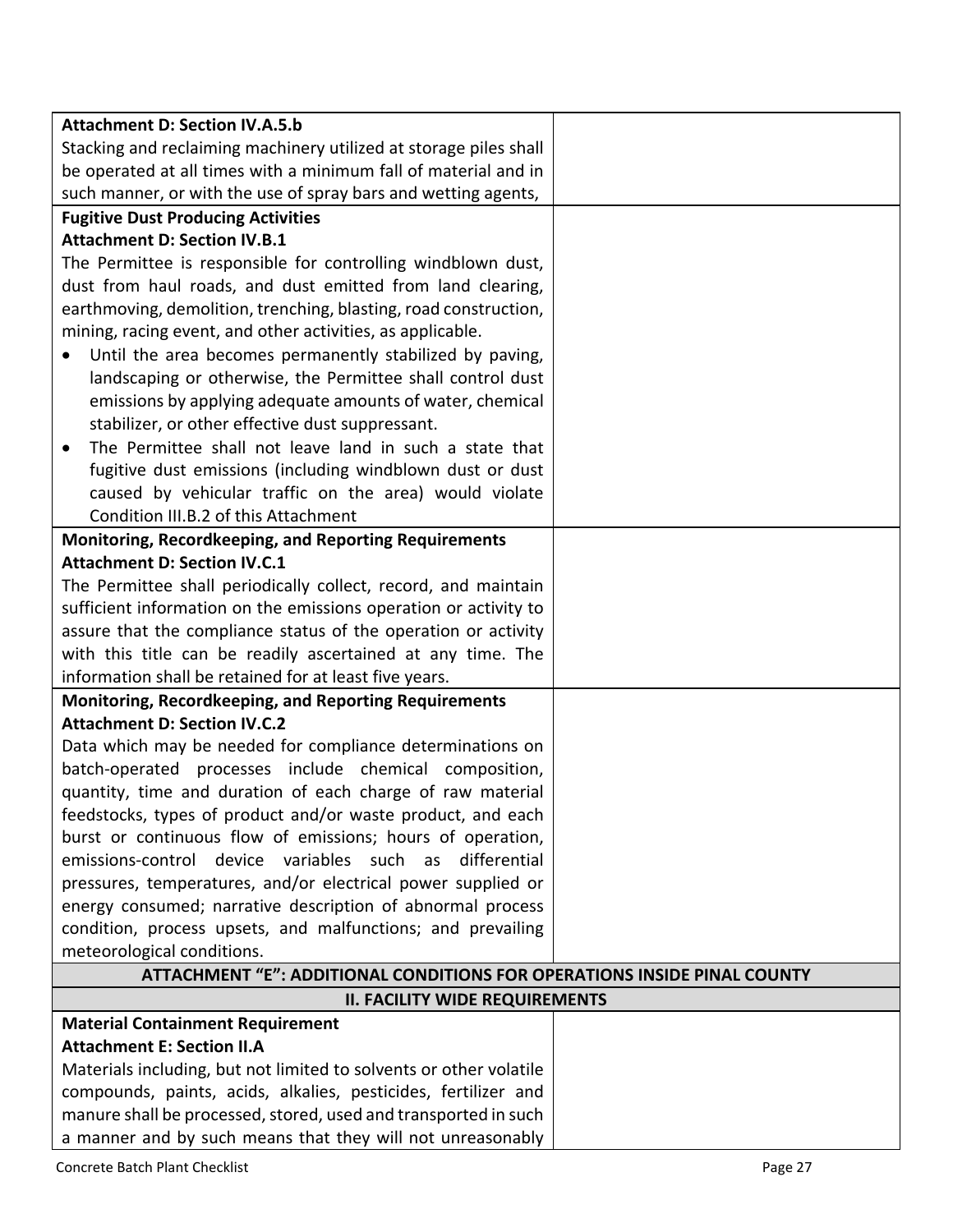| evaporate, leak, escape or be otherwise discharged into the                     |  |  |
|---------------------------------------------------------------------------------|--|--|
| ambient air so as to cause or contribute to air pollution.                      |  |  |
| <b>III. FUGITIVE EMISSIONS REQUIREMENTS</b>                                     |  |  |
| <b>Emission Limitations/Standards</b>                                           |  |  |
| <b>Attachment E: Section III.A.1.a</b>                                          |  |  |
| The Permittee shall not cause, suffer, allow, or permit a building              |  |  |
| or its appurtenances, subdivision site, driveway, parking area,                 |  |  |
| vacant lot or sales lot, or an urban or suburban open area to be                |  |  |
| constructed, used, altered, repaired, demolished, cleared, or                   |  |  |
| leveled, or the earth to be moved or excavated, or fill dirt to be              |  |  |
| deposited, without taking reasonable precautions to effectively                 |  |  |
| prevent fugitive dust from becoming airborne.                                   |  |  |
| <b>Emission Limitations/Standards</b><br><b>Attachment E: Section III.A.1.c</b> |  |  |
| The Permittee shall not disturb or remove soil or natural cover                 |  |  |
| from any area without taking reasonable precautions to                          |  |  |
| effectively prevent fugitive dust from becoming airborne.                       |  |  |
| <b>Emission Limitations/Standards</b>                                           |  |  |
| Attachment E: Section III.A.1.d                                                 |  |  |
| The Permittee shall not crush, screen, handle or convey                         |  |  |
| materials or cause, suffer, allow or permit material to be                      |  |  |
| stacked, piled or otherwise stored without taking reasonable                    |  |  |
| precautions to effectively prevent fugitive dust from becoming                  |  |  |
| airborne.                                                                       |  |  |
| <b>Emission Limitations/Standards</b>                                           |  |  |
| <b>Attachment E: Section III.A.1.e</b>                                          |  |  |
| Stacking and reclaiming machinery utilized at storage piles shall               |  |  |
| be operated at all times with a minimum fall of material and in                 |  |  |
| such manner, or with the use of spray bars and wetting agents,                  |  |  |
| as to prevent excessive amounts of particulate matter from                      |  |  |
| becoming airborne.                                                              |  |  |
| <b>Emission Limitations/Standards</b>                                           |  |  |
| <b>Attachment E: Section III.A.1.f</b>                                          |  |  |
| The Permittee shall not cause, suffer, allow or permit                          |  |  |
| transportation of materials likely to give rise to fugitive dust                |  |  |
| without taking reasonable precautions to prevent fugitive dust                  |  |  |
| from becoming airborne.                                                         |  |  |
| <b>Emission Limitations/Standards</b>                                           |  |  |
| <b>Attachment E: Section III.A.1.h</b>                                          |  |  |
| The Permittee shall implement the following control measures                    |  |  |
| for blasting operations at a facility:                                          |  |  |
| If wind gusts are above 25 miles per hour, discontinue/cease<br>blasting;       |  |  |
| Pre-water and maintain surface soils in a stabilized condition                  |  |  |
| where support equipment and vehicles will operate.                              |  |  |